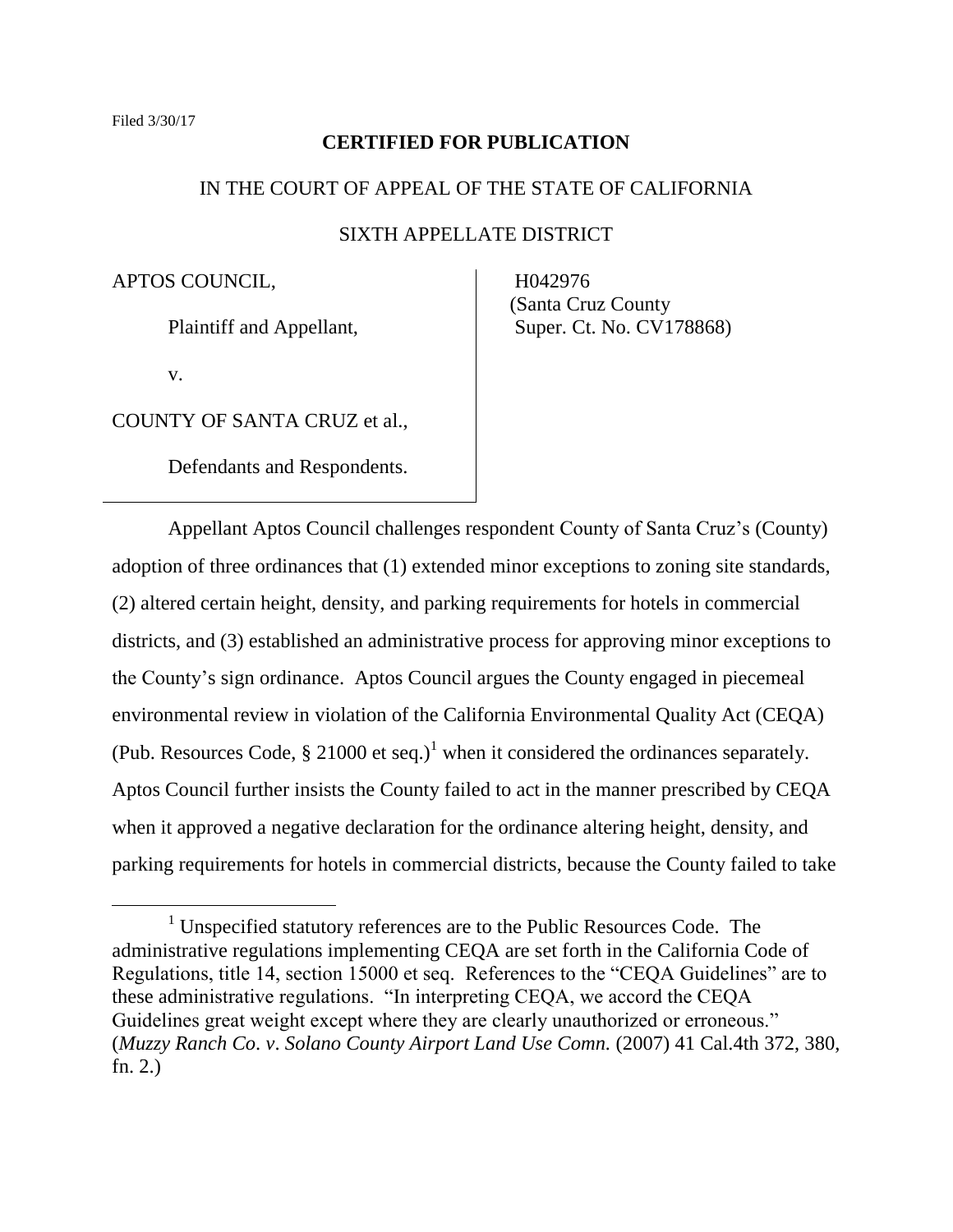into consideration the environmental impacts that may ensue from future hotel developments.

For the reasons discussed below, we reject Aptos Council's claim that the County engaged in piecemeal environmental review. Although the County is in the process of modernizing some of its zoning regulations, this modernization process does not constitute a single project under CEQA. We also reject Aptos Council's claim that the negative declaration for the hotel ordinance was inadequate. The County should consider the potential environmental impacts resulting from reasonably foreseeable future development resulting from the ordinance. Future hotel developments, however, were wholly speculative at the time the negative declaration was adopted. Thus, we affirm the trial court's order denying Aptos Council's petition for a writ of mandate.

#### **BACKGROUND**

## 1. *The County*'*s Overhaul of Zoning Regulations*

The County's planning department is in the midst of overhauling various County code sections, including code sections dealing with zoning. The planning department's Web site invites visitors to "[I]earn about new and amended land use regulations resulting from our Regulatory Reform efforts." On November 20, 2013, the County administrative officer wrote to a County supervisor providing a status update on "completed regulatory reform initiatives." The memorandum explained that "[m]odernizing, clarifying and streamlining regulations and the regulatory process is a top priority of the Planning Department, accomplished in a way that continues to respect community and environmental values." The memorandum stated the changes that had been made were "completed in order to modernize, simplify, clarify, streamline and/or provide standards where there were no clear standards previously (such as for vacation rentals)." It then provided a list of completed code amendments, a list of code amendments currently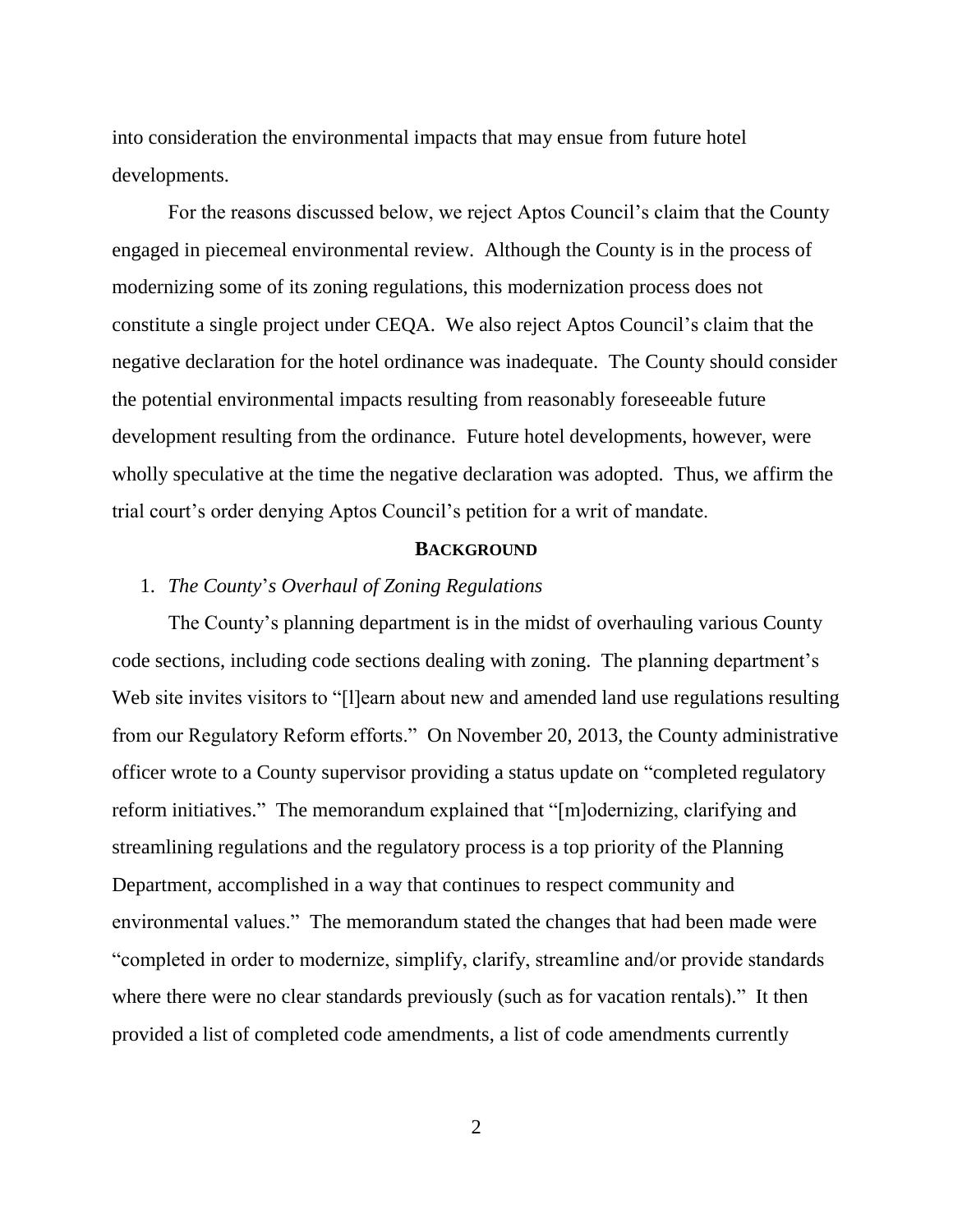scheduled for public hearings, and a list of amendments presently being worked on by the planning department.

Title 13 of the County's Code is titled "Planning and Zoning Regulations." Chapter 13.10 of title 13 is titled "Zoning Regulations."

2. *Ordinance No. 5181* (*The Minor Exceptions Ordinance*)

In 2010, the planning department proposed a series of changes to Chapter 13.10 of the County Code. The proposed changes would allow certain variances to zoning code standards be approved administratively without a public hearing. The following year, the County board of supervisors (Board) adopted Ordinance No. 5087. Ordinance No. 5087 authorized administrative approval of "minor exceptions" to zoning site standards limited to no more than a: 5 percent height increase, 15 percent setback reduction, 7.5 percent increase in the 50 percent floor-to-area ratio (FAR) for lots 4,000 square feet or less, and 15 percent increase in total allowable lot coverage. Ordinance No. 5087 restricted this authority to properties within the urban services line and certain areas shown within a map attached to the ordinance.

In March 2013, the planning department recommended extending the minor exceptions ordinance to the entire county. The County prepared Ordinance No. 5181, which extended the minor exceptions set forth under Ordinance No. 5087. Ordinance No. 5181 also extended existing provisions allowing minor exceptions and reduced garage setbacks, extended the existing provisions allowing reduction of front yard setbacks by up to 25 percent with an administrative permit, allowed a 25 percent increase in lot coverage for parcels of less than 6,000 square feet with a minor exception, and extended existing provisions allowing for up to a 50 percent reduction of side and rear setbacks for garages with a minimum 40-foot setback.

Prior to adopting Ordinance No. 5181, the Board accepted an addendum to the negative declaration prepared for Ordinance No. 5087, which found the amendments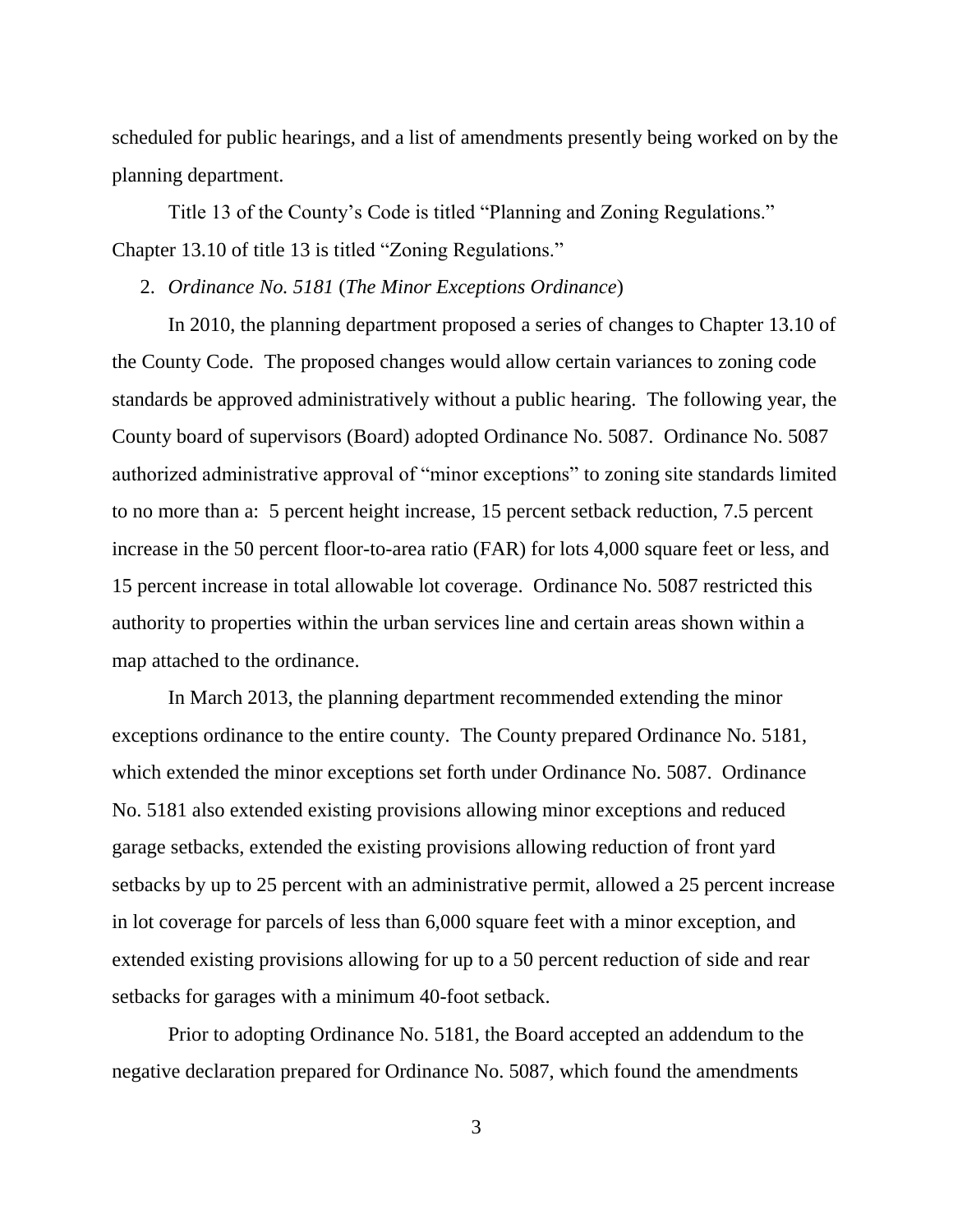would not have significant environmental impacts. Thereafter, in 2014, the Board adopted Ordinance No. 5181.

#### 3. *Ordinance No*. *5171* (*The Hotel Ordinance*)

In September 2013, the planning department submitted a letter to the Board recommending it schedule a public hearing to consider amendments to standards for hotel development. The letter stated the hotel standards had come to the planning department's attention as part of its "ongoing regulatory reform and economic development initiatives." In October 2013, the Board held a public hearing to consider amendments to portions of Chapter 13.10 dealing with visitor accommodations in commercial districts. The County Code had previously mandated that there be 1,100 square feet of developable area per habitable hotel room and presumed that any room over 400 square feet was composed of two or more rooms. The planning department proposed Ordinance No. 5171, which removed the one room per 1,100 square foot density limit. The ordinance also removed the existing three-story limit and reduced parking requirements from 1.1 spaces per unit to one space per unit.

Prior to the adoption of Ordinance No. 5171, the planning department circulated a negative declaration that found the amendments would not have a significant effect on the environment. In 2014, the Board adopted Ordinance No. 5171.

4. *Ordinance No*. *5172* (*The Sign Ordinance*)

In October 2013, the Board held a public hearing to consider amendments to the County Code that would allow administrative approvals of sign exceptions with a public notice. The proposed amendments also provided for a public hearing before the zoning administrator for exceptions that exceeded certain limits. Prior to the amendments, applications for signs exceeding County regulations required a variance and a public hearing. When proposing the amendments, the planning department characterized them as "part of the ongoing Planning Department program to streamline permit review,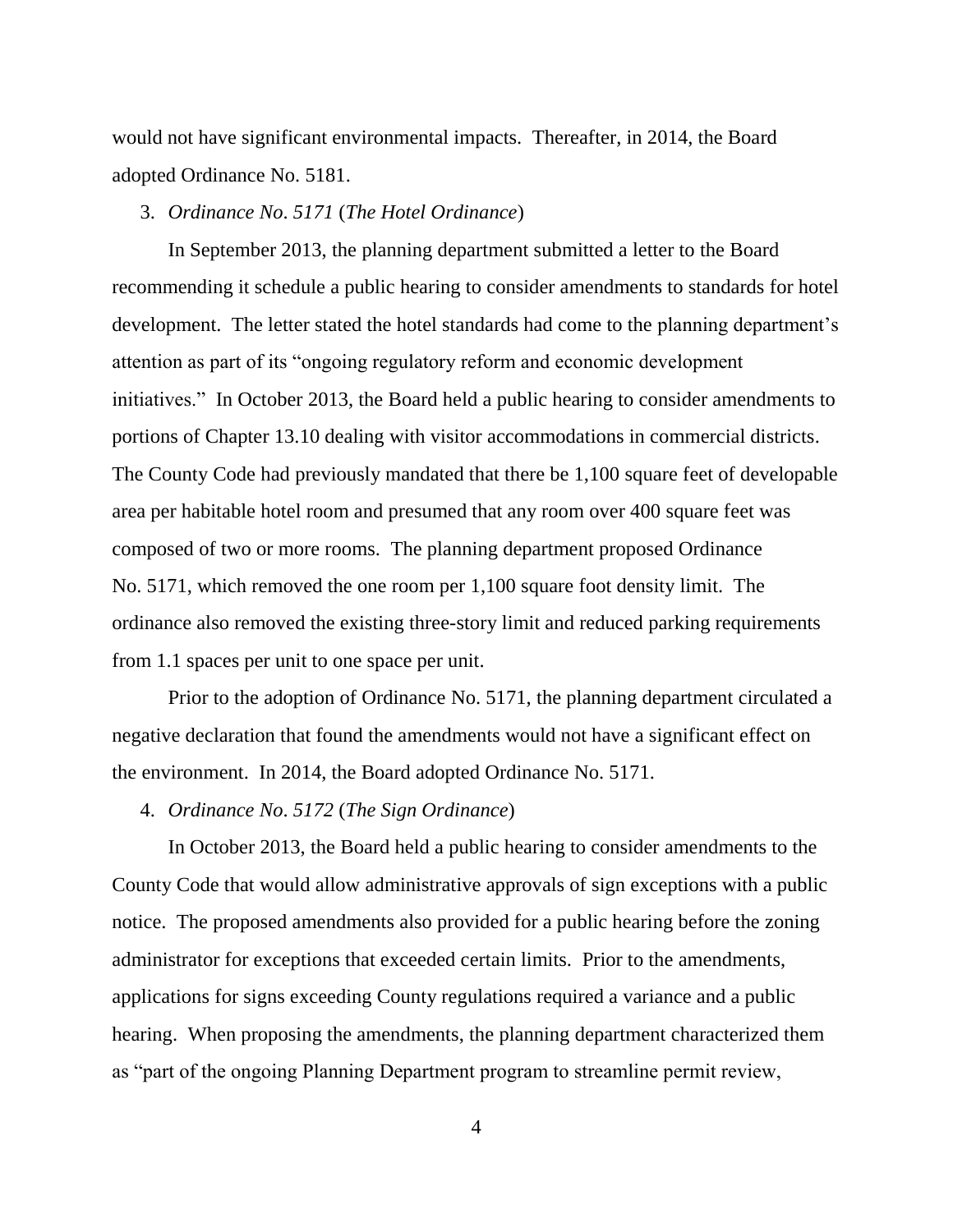modernize the County Code, and facilitate economic development." The planning department further stated it was "recommending that an effort be undertaken to prepare a more comprehensive amendment of the sign ordinance."

The planning department prepared a notice of exemption for Ordinance No. 5172, relying on several exemptions from CEQA review: (1) the statutory exemption for amendment of a local coastal program (CEQA Guidelines, § 15265), (2) class 5 and 11 categorical exemptions for minor alterations in land use limitations (CEQA Guidelines, §§ 15305, 15311) and accessory structures, and (3) the common sense exemption which applies when "it can be seen with certainty that there is no possibility that the activity in question may have a significant effect on the environment" (CEQA Guidelines, § 15061, subd. (b)(3)). In 2014, the Board found the proposed amendment to be exempt from CEQA review and approved Ordinance No. 5172.

# 5. *Other Planned Changes to the County Code*

At or around the same time it was considering the aforementioned ordinances, the planning department was also contemplating revisions to the County's "Wireless Communications Facility and Broadband Ordinance" (County Code, § 13.10.660-668). Other code amendments under development by planning department staff included modernization of the "use charts" of each zoning district within the agricultural, commercial, industrial, residential, and other districts.

In a letter to the Board in June 2014, the planning department recommended amending the County Code to clarify and streamline permit requirements and application review procedures. The planning department noted that in addition to updating the use charts for agricultural zone districts, "planning staff [was] proposing a more comprehensive update of the agricultural regulations in the County Code." In a separate letter, the planning department indicated it was contemplating amendments to agricultural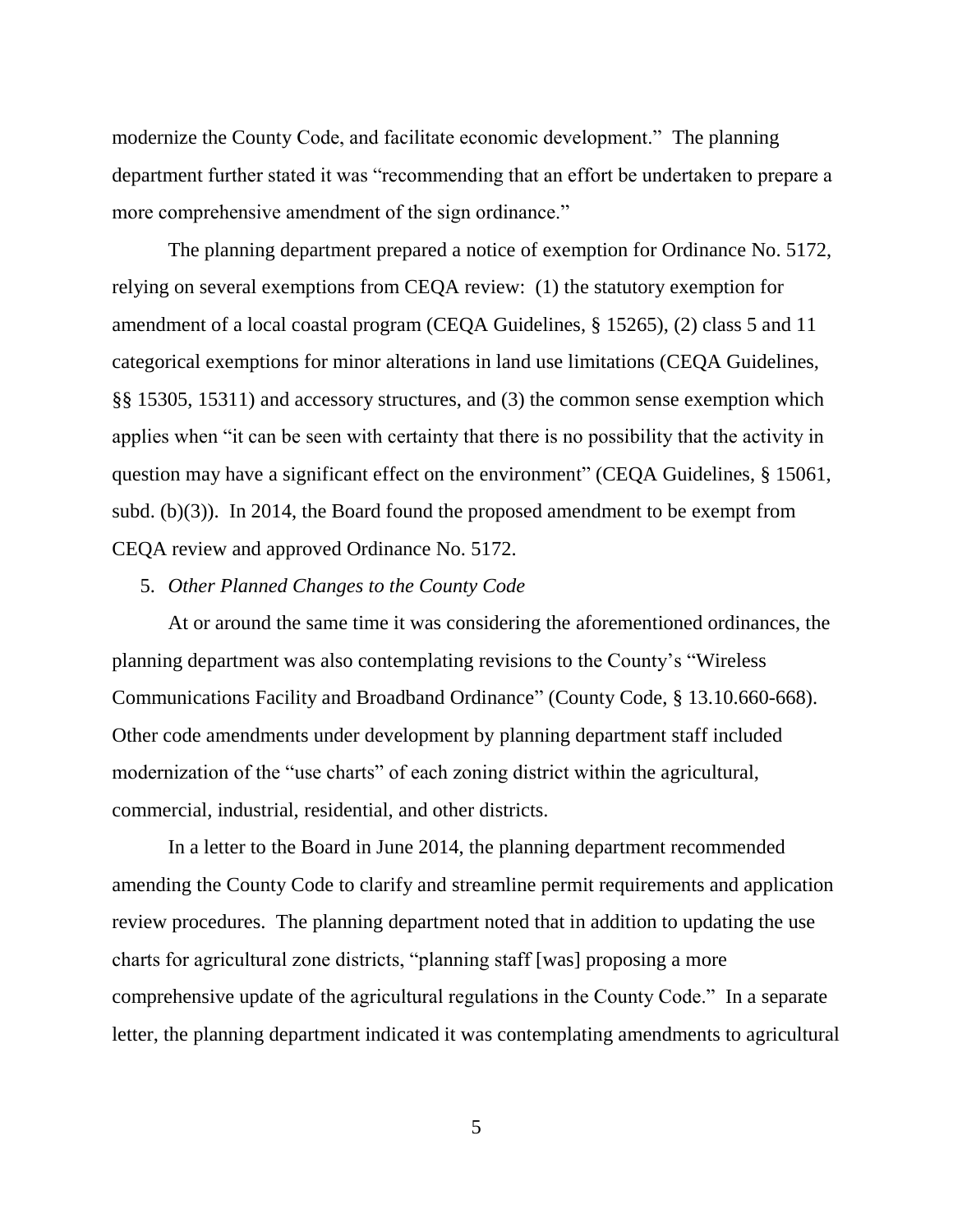fencing regulations, and it was recommending a separate environmental review for the project.

#### 6. *Petition for Writ of Mandate*

On March 19, 2014, Aptos Council filed a petition for a writ of mandate. The petition challenged the County's actions in 2014 approving the three ordinances related to minor exceptions, hotels, and signs. Aptos Council argued the sign ordinance was not exempted from CEQA review, the County's negative declaration prepared for the hotel ordinance should have taken into consideration future developments, and the County had improperly engaged in unlawful piecemeal review of the environmental impacts of the various ordinances.<sup>2</sup>

On September 4, 2015, the trial court issued an order and judgment denying Aptos Council's petition for a writ of mandate. The trial court concluded the County's "regulatory reform efforts" were not a single project for purposes of CEQA, there was no substantial evidence in the record to support a fair argument the hotel ordinance had a reasonably foreseeable effect on the environment, and the sign ordinance was exempt from CEQA review. Aptos Council appealed.

## **DISCUSSION**

## 1. *Piecemeal Review*

Aptos Council argues the County's adoption of Ordinance Nos. 5171, 5172, and 5181 all constitute a single project under CEQA—the County's effort toward reforming and modernizing zoning regulations. Therefore, it claims the County improperly piecemealed review of environmental impacts when it independently and individually considered each ordinance. As we explain below, we disagree with Aptos Council's

 $2$  Aptos Council raised the issue of piecemealing before the County numerous times when the ordinances at issue were passed.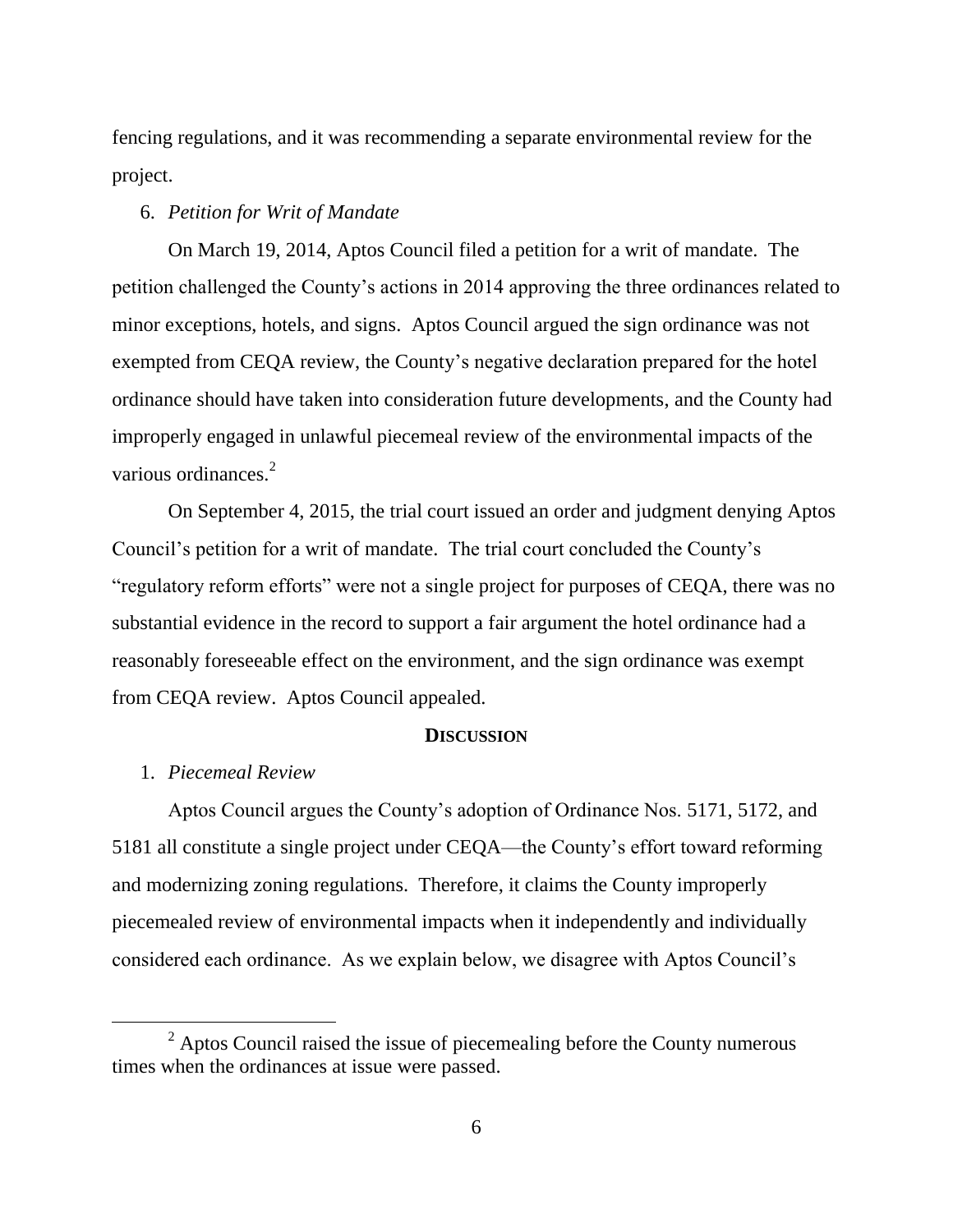interpretation and do not find the adoption of the three ordinances in question to be a single project under CEQA.

#### a. **Overview and Standard of Review**

"The foremost principle under CEQA is that the Legislature intended the act 'to be interpreted in such manner as to afford the fullest possible protection to the environment within the reasonable scope of the statutory language.' " (*Laurel Heights Improvement Assn. v*. *Regents of University of California* (1988) 47 Cal.3d 376, 390 (*Laurel Heights*).)

CEQA requires the preparation of an environmental impact report (EIR) whenever a public agency proposes to approve or to carry out a project that may have significant impacts on the environment. (§§ 21100, 21151.) "An EIR is an 'environmental "alarm bell" whose purpose it is to alert the public and its responsible officials to environmental changes before they have reached ecological points of no return.' " (*Laurel Heights*, *supra*, 47 Cal.3d at p. 392.)

" 'Project' is a term of art. 'CEQA broadly defines a "project" as "an activity which may cause either a direct physical change in the environment, or a reasonably foreseeable indirect physical change in the environment, and  $\dots$  [ $\blacksquare$ ]  $\dots$  that involves the issuance to a person of a lease, permit, license, certificate, or other entitlement for use by one or more public agencies." [Citation] [¶] The statutory definition is augmented by the [CEQA Guidelines], which define a "project" as "*the whole of an action*, which has a potential for resulting in either a direct physical change in the environment, or a reasonably foreseeable indirect physical change in the environment . . . ." ' " (*Banning Ranch Conservancy v*. *City of Newport Beach* (2012) 211 Cal.App.4th 1209, 1220 (*Banning Ranch*).)

Of vital import is the timing of the preparation of the EIR. "A basic tenet of CEQA is that an environmental analysis 'should be prepared as early as feasible in the planning process to enable environmental considerations to influence project program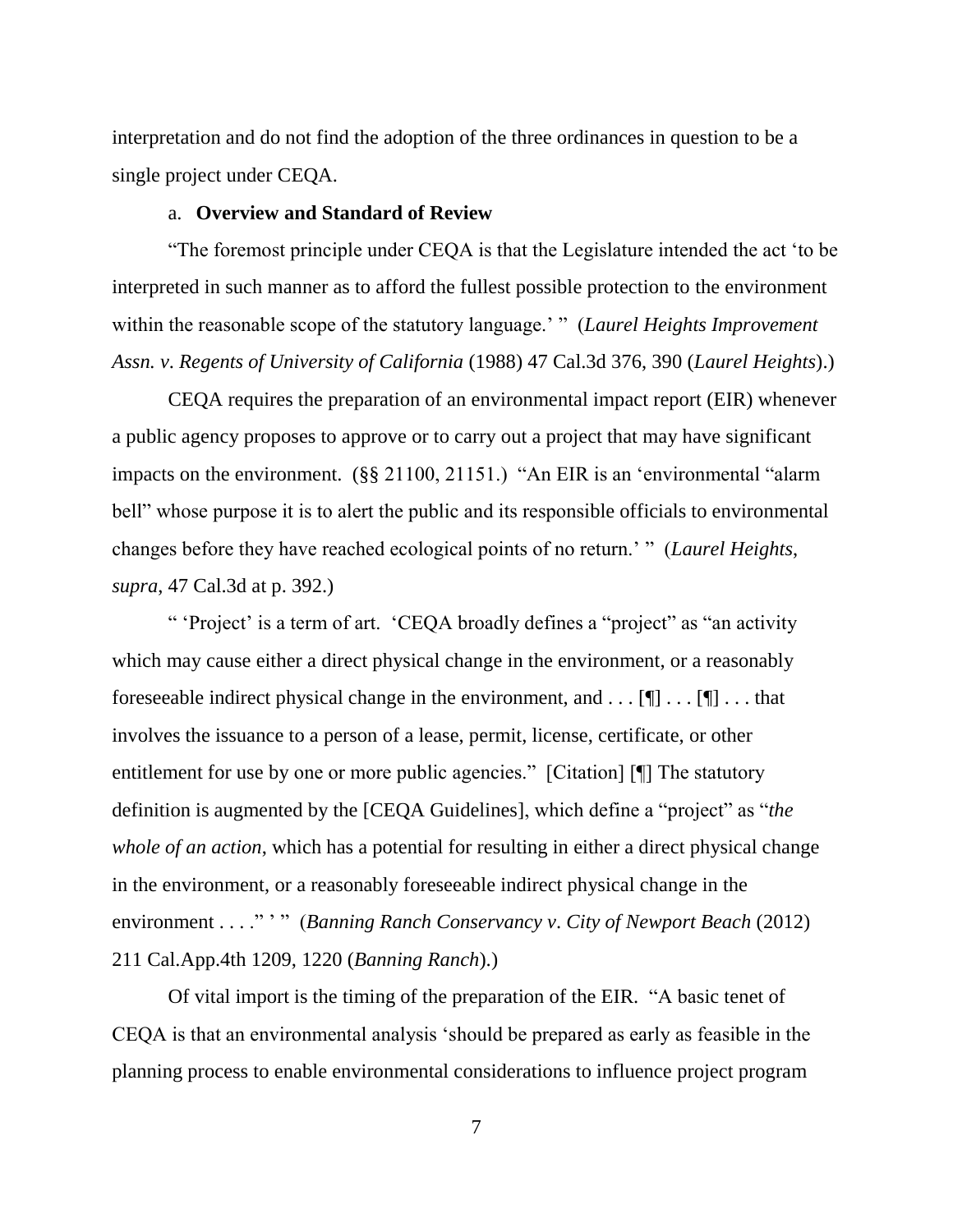and design and yet late enough to provide meaningful information for environmental assessment.' " (*Laurel Heights*, *supra*, 47 Cal.3d at p. 395.) Early environmental review may be detrimental to public coffers, but late environmental review may cause projects to clash with bureaucratic processes that are already in play, creating incentives to ignore potential environmental impacts. (*Ibid*.) Therefore, " ' "EIRs should be prepared as early in the planning process as possible to enable environmental considerations to influence project, program or design." ' " (*Ibid*.)

"There is no dispute that CEQA forbids 'piecemeal' review of the significant environmental impacts of a project." (*Berkeley Keep Jets Over the Bay Com. v*. *Board of Port Comrs.* (2001) 91 Cal.App.4th 1344, 1358.) "This standard is consistent with the principle that 'environmental considerations do not become submerged by chopping a large project into many little ones—each with a minimal impact on the environment which cumulatively may have disastrous consequences.' " (*Laurel Heights*, *supra*, 47 Cal.3d at p. 396.)

In *Laurel Heights*, our Supreme Court held that "an EIR must include an analysis of the environmental effects of future expansion or other action if: (1) it is a reasonably foreseeable consequence of the initial project; and (2) the future expansion or action will be significant in that it will likely change the scope or nature of the initial project or its environmental effects. Absent these two circumstances, the future expansion need not be considered in the EIR for the proposed project." (*Laurel Heights*, *supra*, 47 Cal.3d at p. 396.)

Whether the challenged ordinances constitute a single project under CEQA and whether the County improperly engaged in piecemeal environmental review are questions of law that we review independently. (*Banning Ranch*, *supra*, 211 Cal.App.4th at p. 1224.)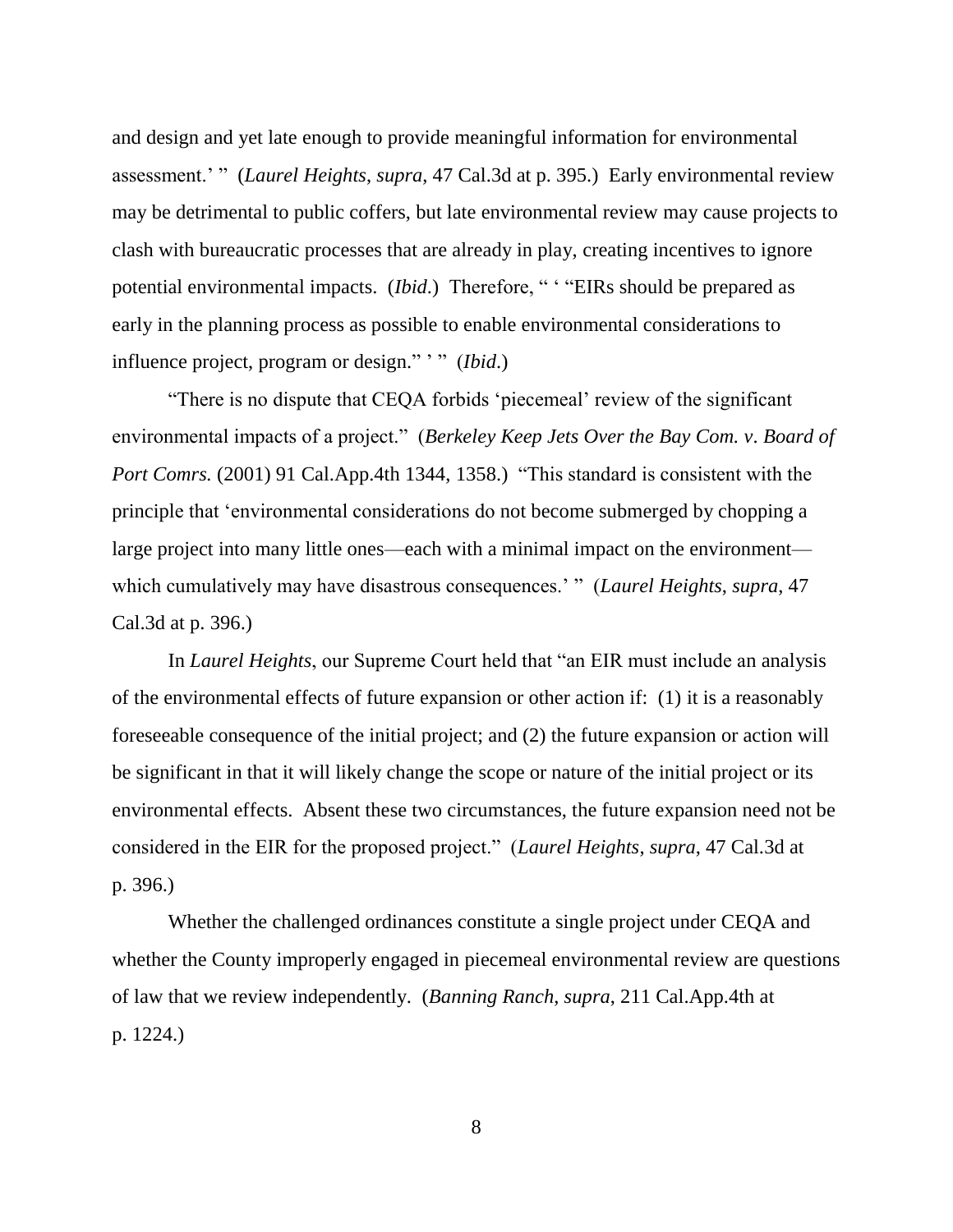#### b. **Analysis**

At issue is whether the County's passage of the three ordinances in question constitutes a single project under CEQA. "The California Supreme Court has considered how to interpret the word 'project' and concluded that CEQA is 'to be interpreted in such manner as to afford the fullest possible protection to the environment within the reasonable scope of the statutory language.' " (*Tuolumne County Citizens for Responsible Growth*, *Inc*. *v*. *City of Sonora* (2007) 155 Cal.App.4th 1214, 1222 (*Tuolumne County*).) "Project" as defined by CEQA is "an activity which may cause either a direct physical change in the environment, or a reasonably foreseeable indirect physical change in the environment." (§ 21065.)

Aptos Council relies on CEQA Guidelines sections 15378, subdivision (a), 15165, and 15168, subdivision (a) in coming to the conclusion that the amendments to these ordinances constitute a single project, requiring a single EIR. First, Aptos Council opines that CEQA Guidelines section 15378, subdivision (a) defines a "project" as "the whole of an action, which has a potential for resulting in either a direct physical change in the environment, or a reasonably foreseeable indirect physical change in the environment, and that is any of the following," including "enactment and amendment of zoning ordinances."

Based on this definition, Aptos Council surmises the County's overhaul of its zoning ordinances constitutes a single project. And CEQA Guidelines section 15165 provides that "[w]here individual projects are, or a phased project is, to be undertaken and where the total undertaking comprises a project with significant environmental effect, the lead agency shall prepare a *single* program EIR for the ultimate project as described in Section 15168." (Italics added.) CEQA Guidelines section 15168, subdivision (a) defines a program EIR as "an EIR which may be prepared on a series of actions that can be characterized as one large project and are related either:  $[\P]$  (1) Geographically,  $[\P]$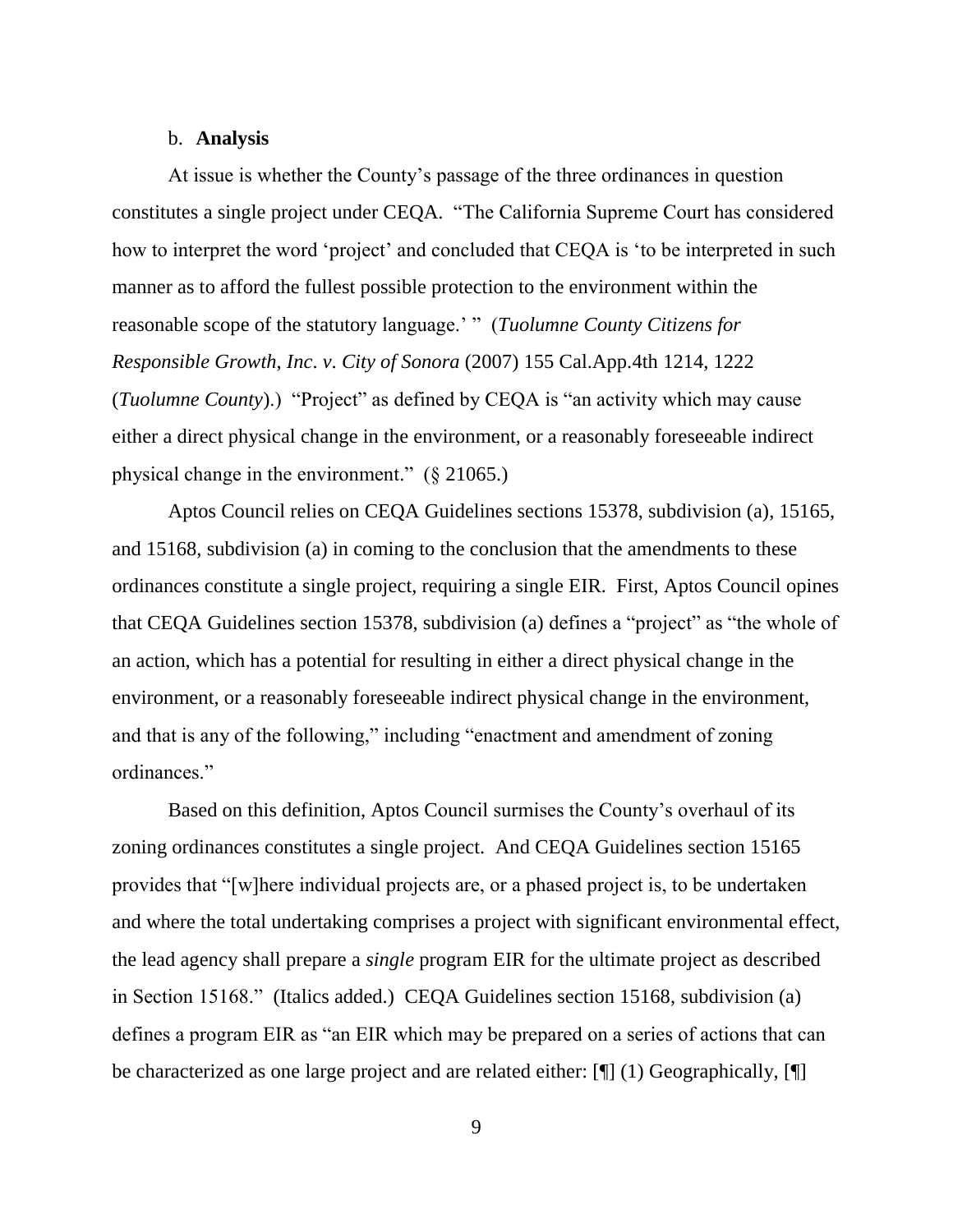(2) As logical parts in the chain of contemplated actions, [¶] (3) In connection with issuance of rules, regulations, plans, or other general criteria to govern the conduct of a continuing program, or [¶] (4) As individual activities carried out under the same authorizing statutory or regulatory authority and having generally similar environmental effects which can be mitigated in similar ways." Aptos Council argues the County's various efforts toward overhauling its County Code satisfy these last three definitions.

Aptos Council is correct that, read together, CEQA Guidelines sections 15378, 15165, and 15168 interpret CEQA to require the preparation of a *single* program EIR for a series of actions that are properly characterized as a large project. We also agree with Aptos Council to the extent it argues that certain proposals that amend local ordinances or codes dealing with issues such as zoning may fall within the purview of a single "project" under CEQA. We do not, however, find the County's actions in this particular instance—engaging in reform of the zoning code—is a single project under CEQA as discussed in *Laurel Heights*, *supra*, 47 Cal.3d at page 396.

In *Laurel Heights*, our Supreme Court held that "an EIR must include an analysis of the environmental effects of future expansion or other action if: (1) it is a reasonably foreseeable consequence of the initial project; and (2) the future expansion or action will be significant in that it will likely change the scope or nature of the initial project or its environmental effects. Absent these two circumstances, the future expansion need not be considered in the EIR for the proposed project." (*Laurel Heights*, *supra*, 47 Cal.3d at p. 396.)

Courts have found that agencies improperly piecemealed environmental review of projects in various situations. "First, there may be improper piecemealing when the purpose of the reviewed project is to be the first step toward future development." (*Banning Ranch*, *supra*, 211 Cal.App.4th at p. 1223.) For example, in *Laurel Heights*, the Supreme Court determined the University of California, San Francisco improperly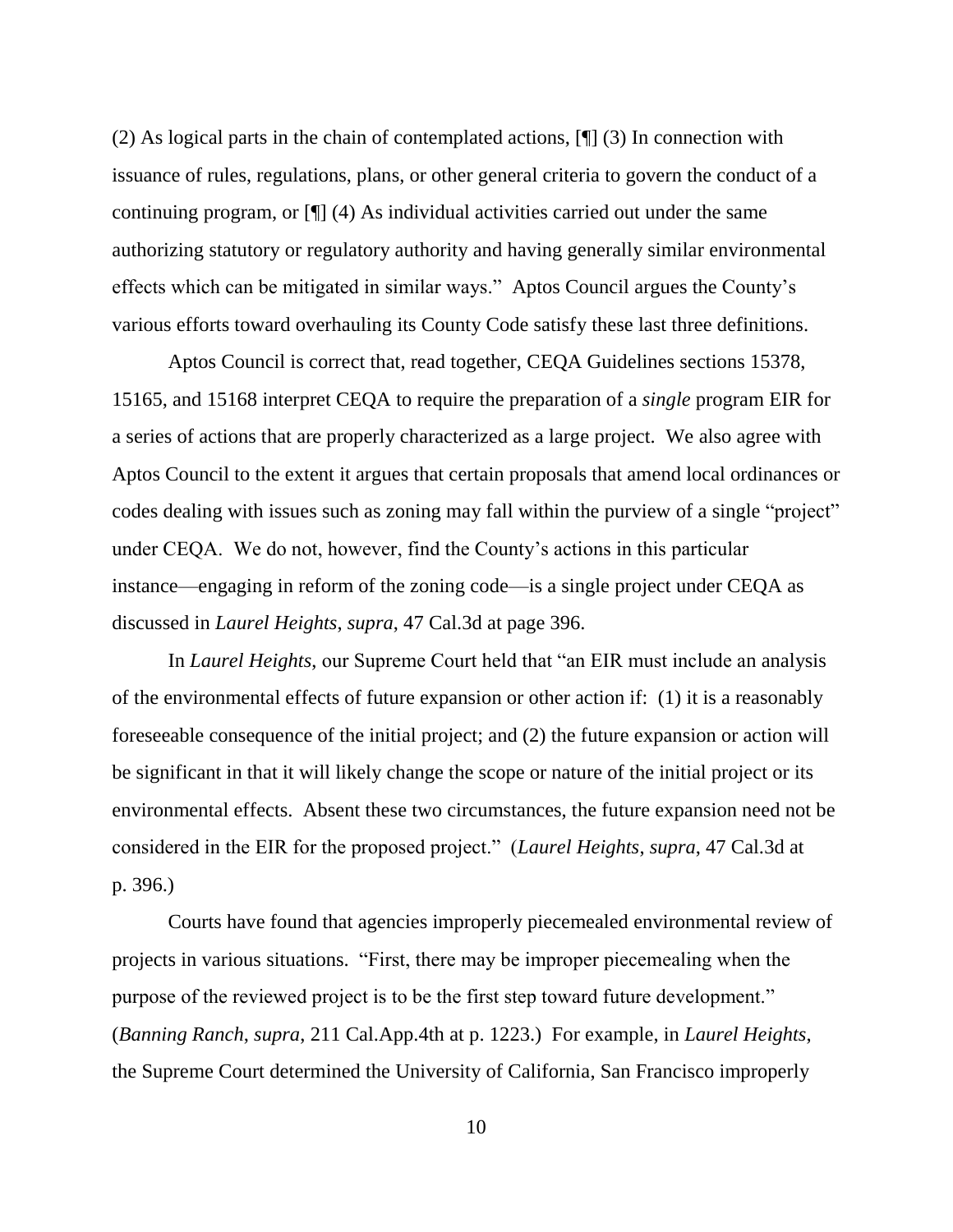piecemealed environmental review of the relocation of its pharmacy school to a building in the Laurel Heights neighborhood of San Francisco. The EIR acknowledged the university would occupy the entire Laurel Heights building when the remainder of the space became available. (*Laurel Heights*, *supra*, 47 Cal.3d at p. 396.) It also estimated how many faculty, staff, and students would populate the entire building at full occupancy. The EIR, however, failed to discuss additional environmental effects that would result from the university's use of the remaining building space. (*Id.* at p. 393.) The Supreme Court found the university improperly piecemealed environmental review, because it was "indisputable that the future expansion and general type of future use [was] reasonably foreseeable." (*Id*. at p. 396.)

Additionally, "[t]here may be improper piecemealing when the reviewed project legally compels or practically presumes completion of another action." (*Banning Ranch*, *supra*, 211 Cal.App.4th at p. 1223.) For example, in *Tuolumne County*, the appellate court determined the City of Sonora improperly piecemealed review of the building of a shopping center and the widening of a street, because the widening of the street was a condition precedent to the development. (*Tuolumne County*, *supra*, 155 Cal.App.4th at p. 1226.)

There is no piecemealing, however, when "projects have different proponents, serve different purposes, or can be implemented independently."<sup>3</sup> (*Banning Ranch*, *supra*, 211 Cal.App.4th at p. 1223.)

 $\overline{a}$ 

 $3$  In its reply brief, Aptos Council argues the County erroneously applies the "independent utility" doctrine derived from *Del Mar Terrace Conservancy*, *Inc*. *v*. *City Council* (1992) 10 Cal.App.4th 712, 733 when discussing *Banning Ranch*. Several times in its respondent's brief, the County references *Banning Ranch*, *supra*, 211 Cal.App.4th at page 1223 and concludes that when each action has independent utility and does not subsume or necessitate each other, the actions may properly undergo separate environmental review. The term "independent utility" is not found in *Banning Ranch*. (continued)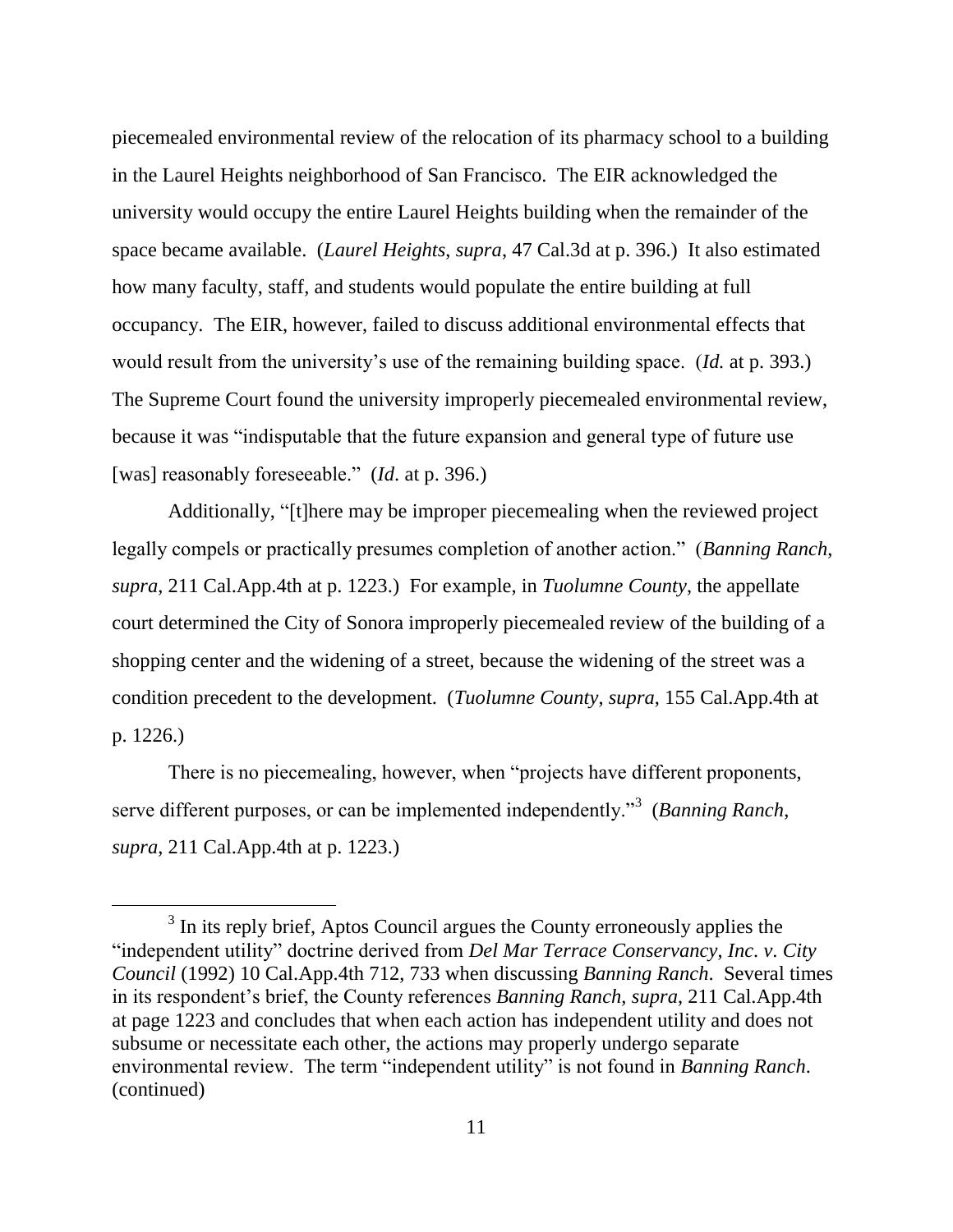Aptos Council insists the County's actions here are analogous to the actions contemplated in *City of Santee v*. *County of San Diego* (1989) 214 Cal.App.3d 1438 (*Santee*). In *Santee*, the County of San Diego (San Diego) prepared an EIR defining the project as the construction and operation of an interim men's detention facility and the expansion of a women's facility in the city. (*Id*. at p. 1450.) The appellate court determined the EIR was deficient, because the EIR was considered one small part of San Diego's larger project to ease jail overcrowding. (*Id*. at p. 1454.) The agency had asked staff to prepare reports on other methods to deal with the jail overcrowding problem, the EIR cast doubts on the removal of the temporary project within a specified time frame, and the agency had expressed an intent to remove the expanded facility or relocate it after it was completed. (*Ibid*.)

*Santee*, however, is distinguishable. We find the agency's failure to take into account the entirety of the jail expansion project in *Santee* readily satisfies the test set forth in *Laurel Heights*. (*Laurel Heights*, *supra*, 47 Cal.3d at p. 396; *Santee*, *supra*, 214 Cal.App.3d at p. 1453.) The future impacts of the jail expansion were reasonably foreseeable consequences of the initial temporary expansion project. (*Santee*, *supra*, at p. 1454.) And the future jail expansion measures would logically—and likely—change the scope or nature of the initial project.

Unlike the project contemplated in *Santee*, we do not believe the County's reform efforts meet the *Laurel Heights* requirements. Instead, we find the situation contemplated in *Banning Ranch* to be analogous to the one presented here. In *Banning Ranch*, the City of Newport Beach (Newport Beach) considered a development project and prepared an EIR for the Newport Banning Ranch (NBR) Project, a development that would construct residential dwelling units, commercial space, and resort accommodations. (*Banning* 

We believe the County is merely using the term to describe how each action has a separate *purpose*, as described in *Banning Ranch*.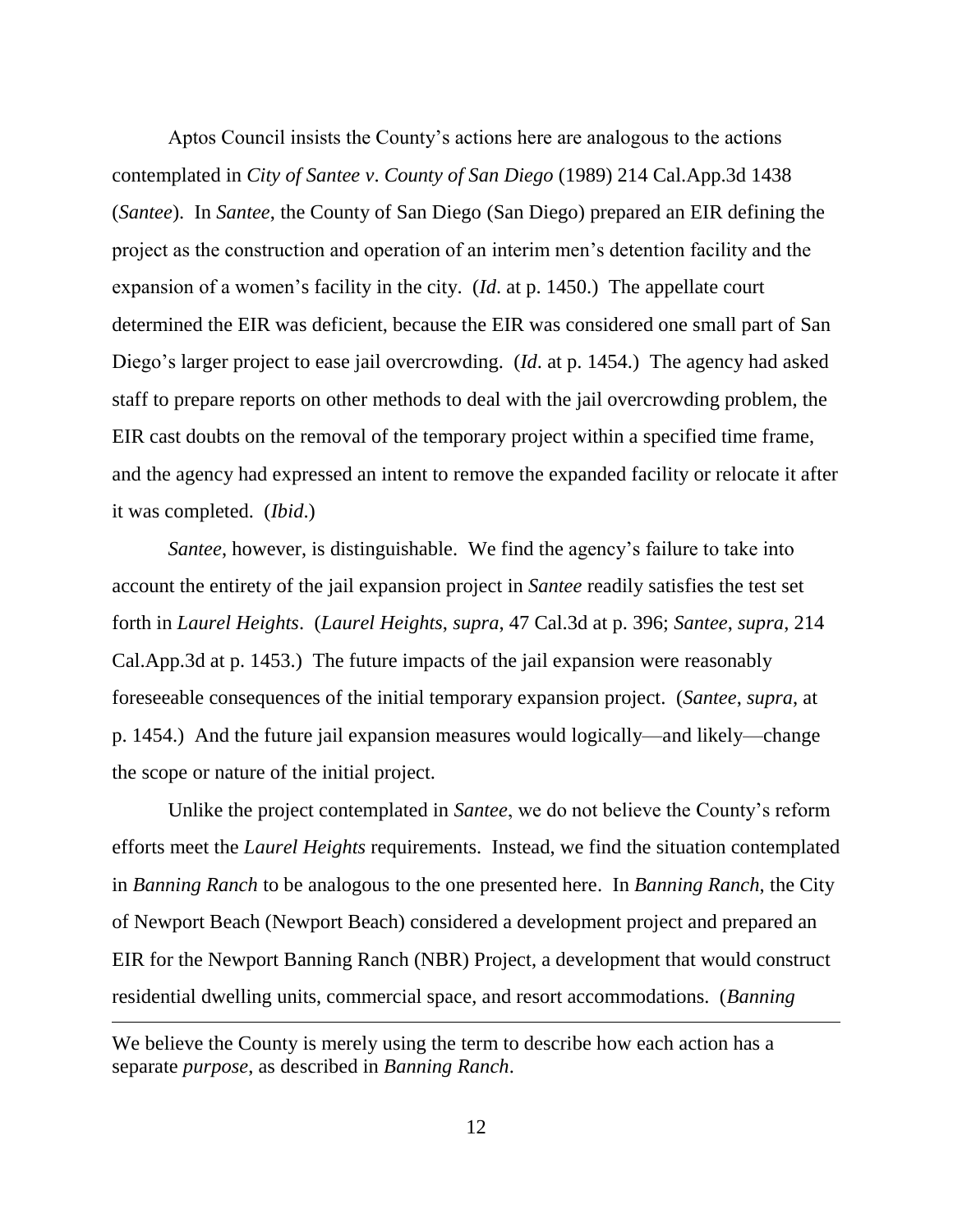*Ranch*, *supra*, 211 Cal.App.4th at p. 1216.) Development of the project would require an access road. In its notice of preparation of an EIR for the NBR Project, Newport Beach repeatedly referred to its proposed plan to build a park, Sunset Ridge Park, and stated that access to the park would be from the planned access road to be developed with the NBR Project. (*Ibid*.) Two months after issuing the notice of the preparation of the EIR for the NBR Project, Newport Beach issued a notice of preparation of an EIR for the Sunset Ridge Park project. (*Ibid*.) The park's EIR also analyzed the access road. (*Id*. at p. 1217.)

The plaintiff in *Banning Ranch* submitted comments during the public review period arguing Newport Beach was piecemealing review of the project. (*Banning Ranch*, *supra*, 211 Cal.App.4th at p. 1217.) In essence, the plaintiff argued the NBR Project and the Sunset Ridge Park Project should be analyzed in a single EIR. Applying the Supreme Court's two-part *Laurel Heights* test, the appellate court disagreed. (*Id.* at pp. 1224-1227.) The park and the NBR Project served two different purposes; one developed a new neighborhood, the other provided residents with recreational opportunities. (*Id*. at p. 1226.) Furthermore, Newport Beach would build the park even if the NBR Project did not go forward. (*Ibid*.) Therefore, the appellate court found the park's EIR adequately defined the project without inclusion of the NBR Project, and Newport Beach was not improperly giving them piecemeal review. (*Id*. at p. 1227.) The appellate court concluded "[t]he access road is consistent with the NBR project," but it was "a stretch to say the NBR project is a consequence of the access road." (*Id*. at p. 1226.)

Akin to *Banning Ranch*, the County's consideration of the three ordinances dealing with minor exceptions, hotels, and signs does not satisfy *both* of the criteria set forth in *Laurel Heights*. We agree that the County's approval of various zoning regulations *could* conceivably impact the scope or nature of other regulations. We also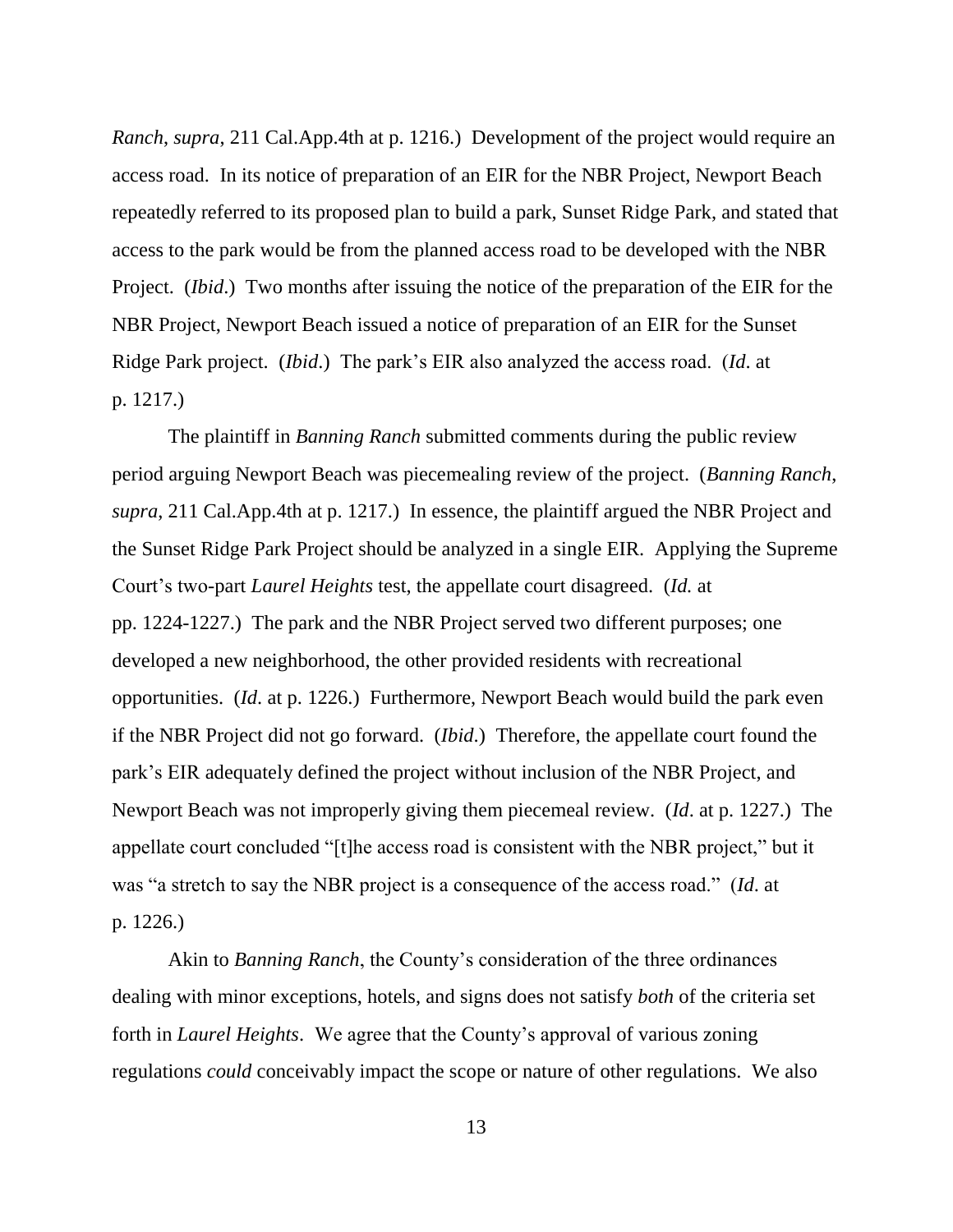agree with Aptos Council that the reforms are reasonably foreseeable, because the record reflects the County was considering multiple regulatory reforms and was actively preparing amendments to an assortment of zoning regulations. *Laurel Heights*, however, dictates that an EIR must include an analysis of future environmental effects of a future expansion or other action only if the future expansion or action is a "reasonably foreseeable *consequence*" of the project. (*Laurel Heights*, *supra*, 47 Cal.3d at p. 396, italics added.)

The key term here is "consequence." Thus, the issue is whether changing or reforming certain zoning regulations—for example, altering the density requirements for hotels and reducing the required number of parking spaces per hotel room—are reasonably foreseeable *consequences* of the other regulatory reforms challenged by Aptos Council, such as eliminating the need to obtain a variance for certain signs, or expanding administrative approval of minor exceptions to the entire county. We do not believe they are. Like the two projects contemplated in *Banning Ranch*, the regulatory reforms operate independently of each other and can be implemented separately.<sup>4</sup>

Aptos Council maintains the ordinances all serve the County's same stated goal to modernize the County Code, loosen standards, and reduce barriers to development within the County. Although the ordinances can be considered a part of what the County characterizes as its efforts toward regulatory reform of various zoning ordinances, each of the contemplated ordinances are separate and apart from each other. In other words, they serve different purposes. (*Banning Ranch*, *supra*, 211 Cal.App.4th 1209.)

<sup>4</sup> We note that there are differences between this case and *Banning Ranch*. Specifically, the projects have the same proponent, the County. Nonetheless, we do not believe that having the same proponent compels a contrary conclusion. CEQA does not mandate a single EIR for two unrelated projects simply because they are being contemplated by the same agency at the same time. Unless the two requirements set forth under *Laurel Heights* are met, a single environmental review is not necessary.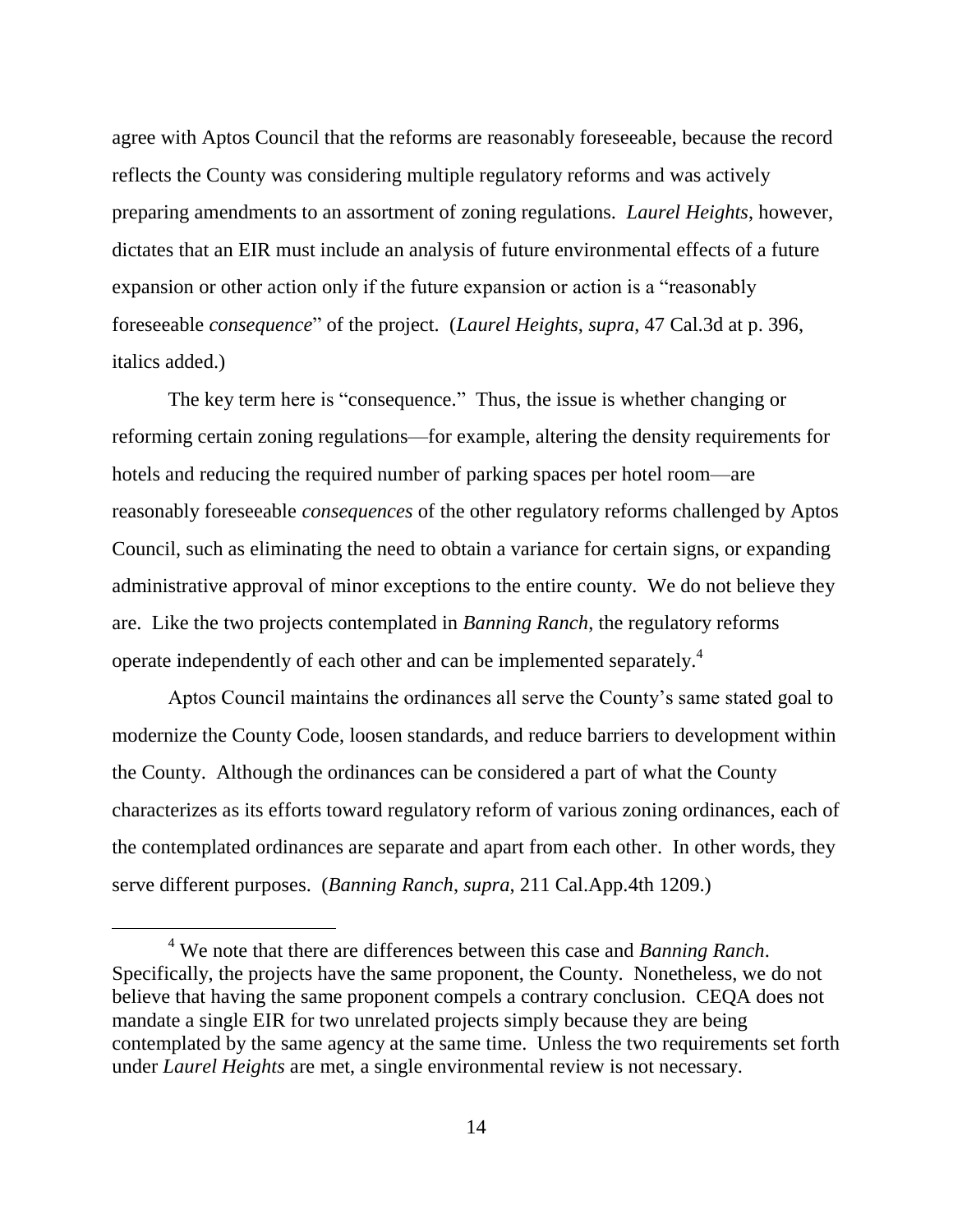The cases and principles cited by Aptos Council are inapplicable. First, *Orinda Assn*. *v*. *Board of Supervisors* (1986) 182 Cal.App.3d 1145 is inapposite. There, the appellate court concluded an EIR prepared for the development of a complex failed to take into account the demolition of existing buildings on the project site. (*Id*. at pp. 1171-1172.) The EIR had described the project under review as *both* the removal of existing improvements and the construction of a new building complex. (*Id*. at p. 1172.) *Orinda* was decided before the Supreme Court's decision in *Laurel Heights*. It is, however, apparent that the demolition and construction projects contemplated in *Orinda* would have satisfied the two requirements set forth in *Laurel Heights*: the demolition of existing structures was a reasonably foreseeable consequence of the development project, and the demolition would change the scope or nature of the development's environmental effects. (*Laurel Heights*, *supra*, 47 Cal.3d at p. 396.)

Aptos Council also relies on *Tuolumne County*, which rejected the argument that projects are not integral unless they cannot be implemented independently. (*Tuolumne County*, *supra*, 155 Cal.App.4th at p. 1229.) There, the court noted that "[t]he idea that all integral activities are part of the same CEQA project does not establish that *only* integral activities are part of the same CEQA project." (*Ibid*.) Additionally, whether projects are "integral" to each other is not dependent on whether they can be implemented independently. Thus, *Tuolumne* held that projects are "integral" if the activity is part of the "whole of an action" for the purpose of CEQA Guidelines, section 15378, subdivision (a). (*Tuolumne County*, *supra*, at p. 1330.) In other words, if projects are " 'various steps which taken together obtain an objective,' " they are a single project for the purposes of CEQA. (*Id*. at p. 1226.)

Aptos Council claims *Tuolumne* is applicable, because the County's various efforts at amending zoning regulations can be seen as steps taken toward a greater overarching effort to overhaul the County's zoning regulations as a whole. The *facts* of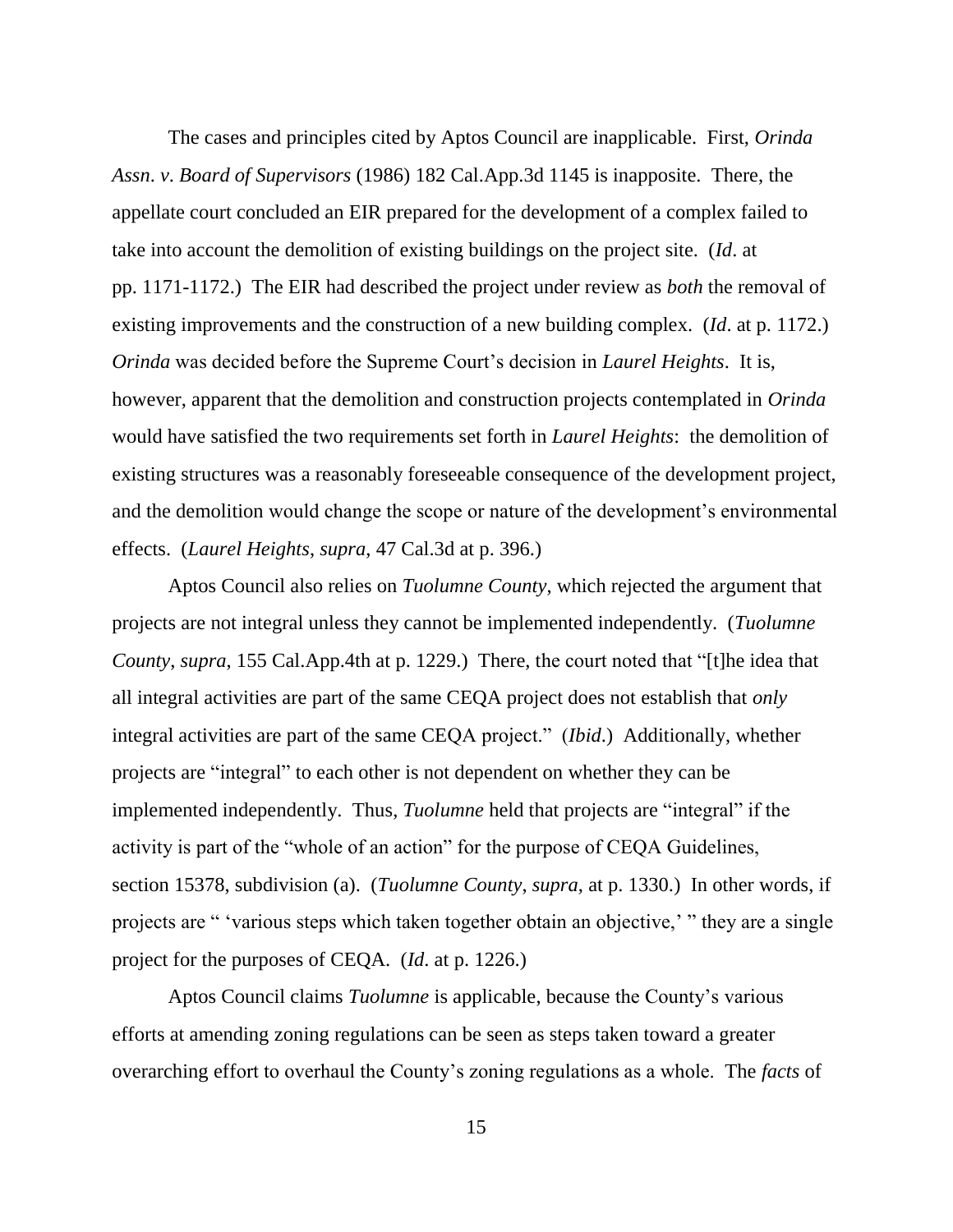*Tuolumne County*, however, are readily distinguishable. The issue in *Tuolumne County* was whether the proposed development of a home improvement center should have also considered a road realignment project. (*Tuolumne County*, *supra*, 155 Cal.App.4th at p. 1226.) The appellate court determined the road realignment and development projects were closely connected and constituted a single project. (*Id*. at pp. 1226-1227.) The road realignment and proposed development were related in time, physical location, and the entity undertaking the action. (*Id*. at p. 1227.) Although it was theoretically possible to complete the proposed development *without* the road realignment, the development could not be opened legally without completing the road realignment. (*Id*. at pp. 1230-1231.) The projects' "independence was brought to an end when the road realignment was added as a condition to the approval of the home improvement center." (*Id*. at p. 1231.)

Here, it stretches the imagination to conceive that amending an ordinance regarding hotel densities, extending minor exceptions, and amending a sign ordinance are, taken together, various steps toward achieving an "objective" as articulated in *Tuolumne County*. "The foremost principle under CEQA is that the Legislature intended the act 'to be interpreted in such manner as to afford the fullest possible protection to the environment within the reasonable scope of the statutory language.' " (*Laurel Heights*, *supra*, 47 Cal.3d at p. 390.) We do not believe, however, that Aptos Council's interpretation is reasonable in these circumstances.

The "objective" of modernizing the County Code is vague. It is not the type of tangible "objective" that has been found to be the basis of a CEQA project. Modernizing and updating the County Code is not, like the objective contemplated in *Tuolumne County*, analogous to the development of a home improvement center and realignment of a road. All of the cases cited by Aptos Council deal with the environmental review and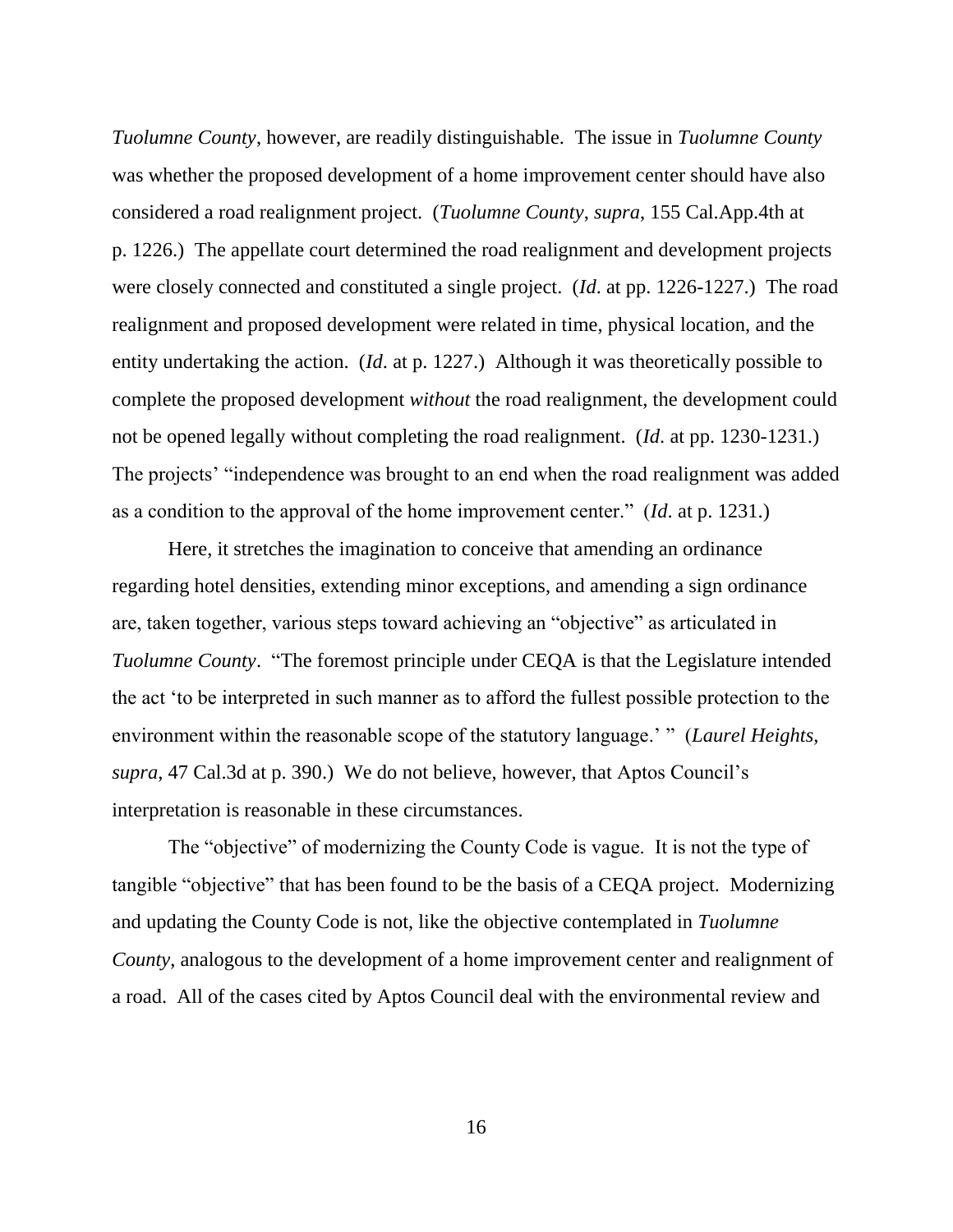approval of specific development projects. None of them involve the adoption of various unrelated reforms in the context of updating or modernizing regulations.<sup>5</sup>

Aptos Council maintains that allowing the County to proceed and separately review each proposed reform to Chapter 13.10 would disguise the true extent of the County's reform efforts and would fail to sound the environmental "alarm bell" for County residents. Early environmental review is preferred, but "premature environmental analysis may be meaningless and financially wasteful." (*Laurel Heights*, *supra*, 47 Cal.3d at p. 396.) Applying Aptos Council's logic would require the County to wait to begin environmental review and implementation of any reform to Chapter 13.10 until the County has decided precisely what language to use and which ordinances to enact. The County's effort to modernize certain parts of the County Code is not fixed. Although there are certain codes and ordinances the County has researched and has determined it will amend, the County asserts that specific amendments are far from set in stone. Engaging in a single environmental review this early in the process would therefore be meaningless.

Aptos Council's citation to *San Franciscans for Reasonable Growth v*. *City and County of San Francisco* (1984) 151 Cal.App.3d 61 undermines its own argument. In *San Franciscans*, the appellate court analyzed the adequacy of a cumulative impact analysis in the EIRs prepared for the construction of several high-rise office buildings in the city's downtown area. (*Id*. at p. 67.) The appellate court concluded that related high-rise projects under review should be included in the cumulative analysis. (*Id*. at pp. 76-77.) The court reasoned "the development of downtown San Francisco generally occurs bit by bit. No one project may appear to cause a significant amount of adverse

 $<sup>5</sup>$  We reiterate that we do not mean to hold that the passing of several ordinances</sup> can never fit within the definition of a single project under CEQA as articulated in *Laurel Heights*. Our conclusion is limited to the specific facts of this case.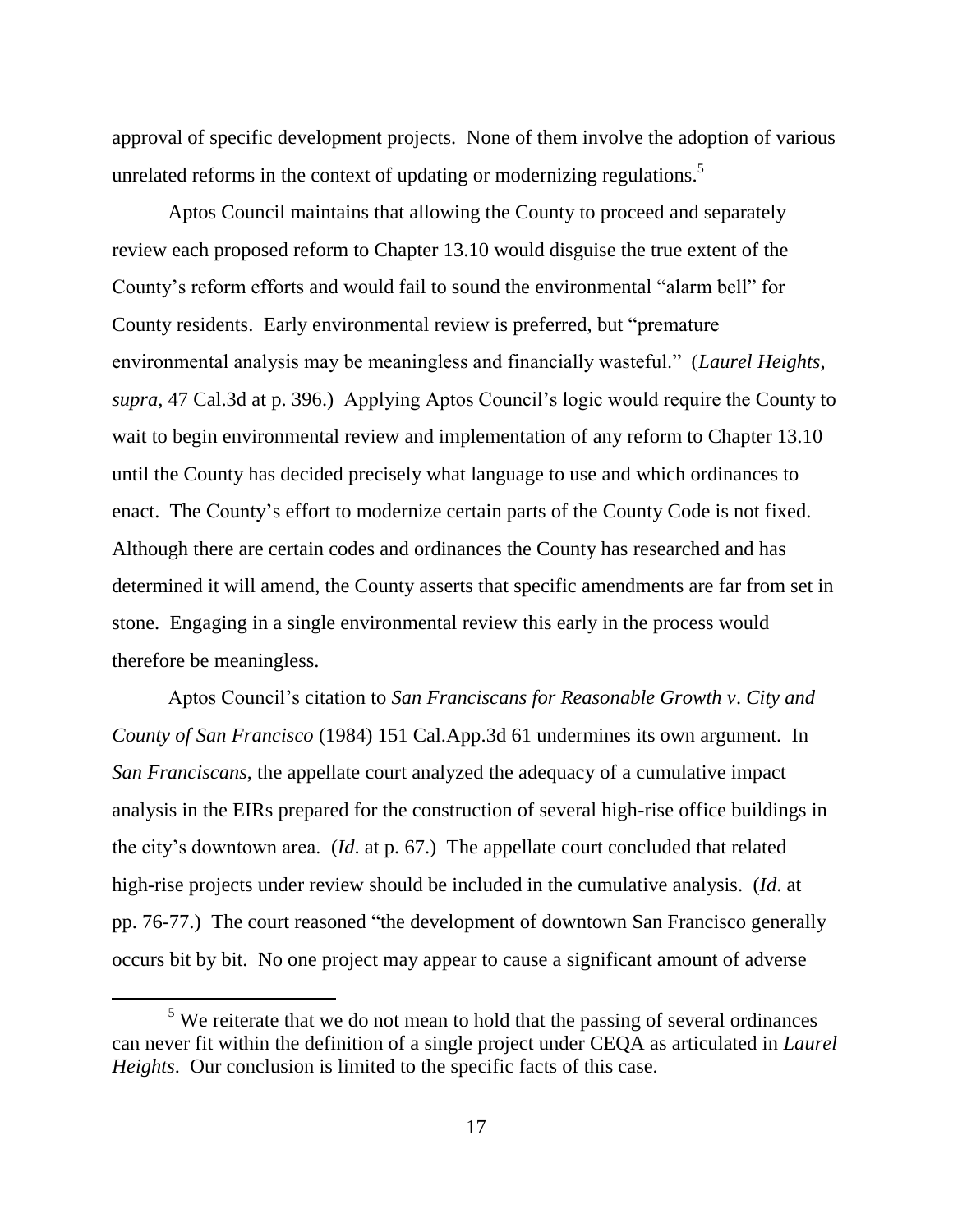effects. However, without a mechanism for addressing the cumulative effects of individual projects, there could never be any awareness of or control over the speed and manner of downtown development. Without such control, piecemeal development would inevitably cause havoc in virtually every aspect of the urban environment." (*Ibid*.)

Aptos Council argues the problem contemplated in *San Franciscans* is analogous to the trouble that will be created if the regulatory reforms are not considered a single project under CEQA. *San Franciscans*, however, brings up a point that the County makes in its respondent's brief—that CEQA mandates agencies to take into account the cumulative impacts of projects. For example, in the context of preparing an EIR, projects cannot be considered in isolation. Part of the " 'vital informational function' " of an EIR stems from its cumulative impact analysis. (*Bakersfield Citizens for Local Control v*. *City of Bakersfield* (2004) 124 Cal.App.4th 1184, 1214.)

Thus, CEQA mandates that when an agency is considering whether a project has a significant effect on the environment requiring the preparation of the EIR, the agency shall find a significant effect if "[t]he project has possible environmental effects that are individually limited but cumulatively considerable. 'Cumulatively considerable' means that the incremental effects of an individual project are significant when viewed in connection with the effects of past projects, the effects of other current projects, and the effects of probable future projects." (CEQA Guidelines, § 15065, subd. (a)(3).) Accordingly, an agency cannot prepare a negative declaration if, taking into consideration the effects of past, current, and probable future projects, the environmental effect is significant. Similarly, categorical exemptions from CEQA also cannot be found if "the cumulative impact of successive projects of the same type in the same place, over time is significant." (CEQA Guidelines, § 15300.2, subd. (b).)

In its reply brief, Aptos Council argues that although CEQA mandates consideration of these cumulative impacts, the negative declarations and exemptions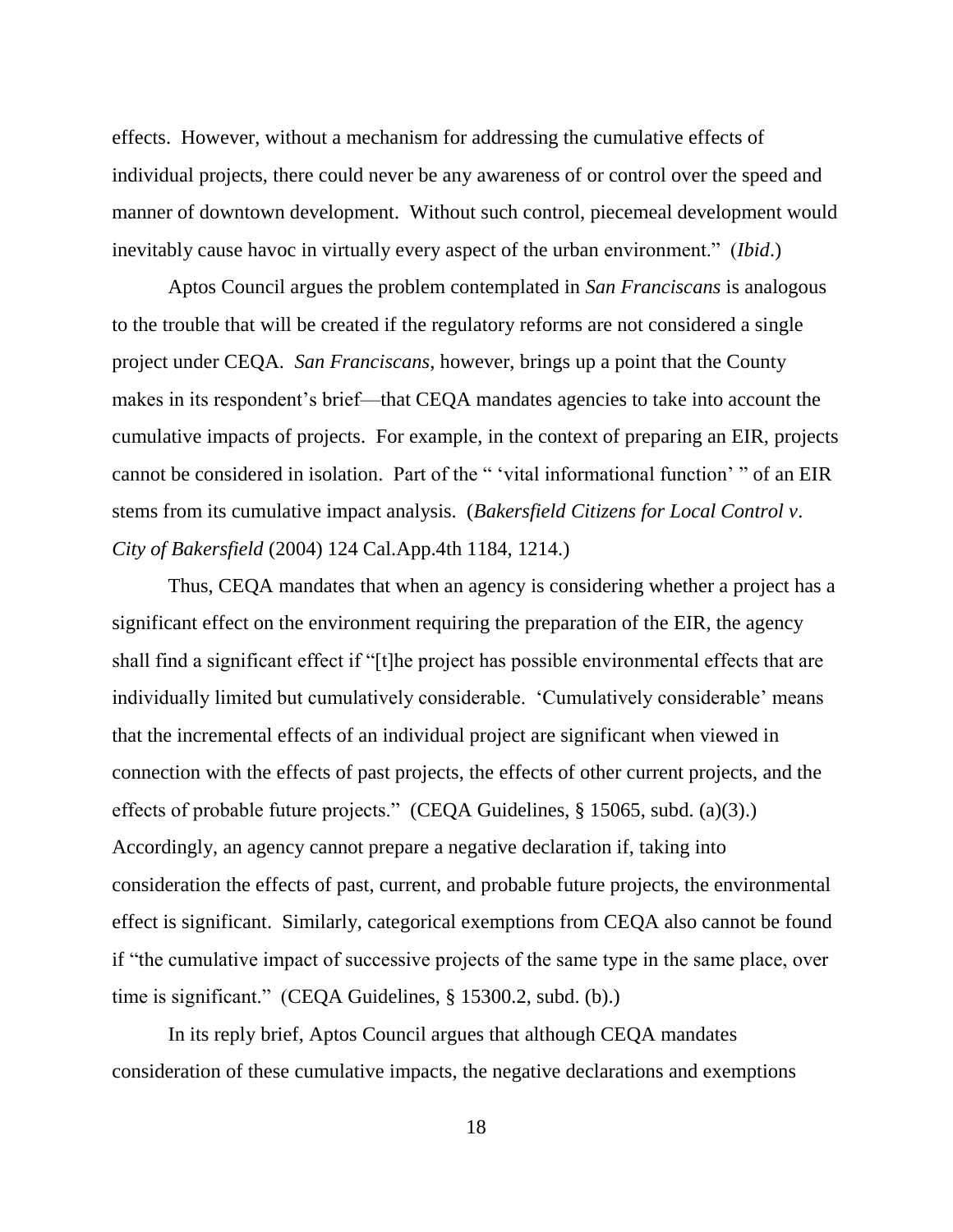below do not reflect that this type of analysis occurred. First, Aptos Council did not raise this point in its opening brief. In general, " '[p]oints raised for the first time in a reply brief will ordinarily not be considered, because such consideration would deprive the respondent of an opportunity to counter the argument.' " (*Reichardt v*. *Hoffman* (1997) 52 Cal.App.4th 754, 764.) Furthermore, as argued by the County below, the County's failure to address the purported cumulative impacts is readily explained. At the time the ordinances were considered, other regulatory reforms that may have cumulative impacts had not yet come to fruition. When future reforms are considered for environmental review, the cumulative impacts of all related reforms, as articulated in the CEQA Guidelines, will be examined.

In sum, we do not find the County erroneously engaged in piecemeal environmental review when it evaluated the ordinances and their respective environmental impacts separately.

## 2. *Negative Declaration for the Hotel Ordinance*

Next, Aptos Council argues the negative declaration prepared for the amendments to the hotel ordinance was inadequate, because it failed to take into consideration the inevitable future developments the ordinance would permit. As set forth below, we find the County did not err when it adopted the negative declaration. Future developments were too speculative to be reasonably foreseeable, and there was no substantial evidence supporting a fair argument that the ordinance would have a significant environmental impact.

#### a. **The Negative Declaration, Initial Study, and Aptos Council's Arguments**

The negative declaration for the hotel ordinance found it would have no significant environmental impact. First, with regards to the ordinance's proposal to reduce the existing hotel density requirement of 1,300 square feet per habitable room to 1,100 square feet per habitable room, the County's initial study noted "[t]he number of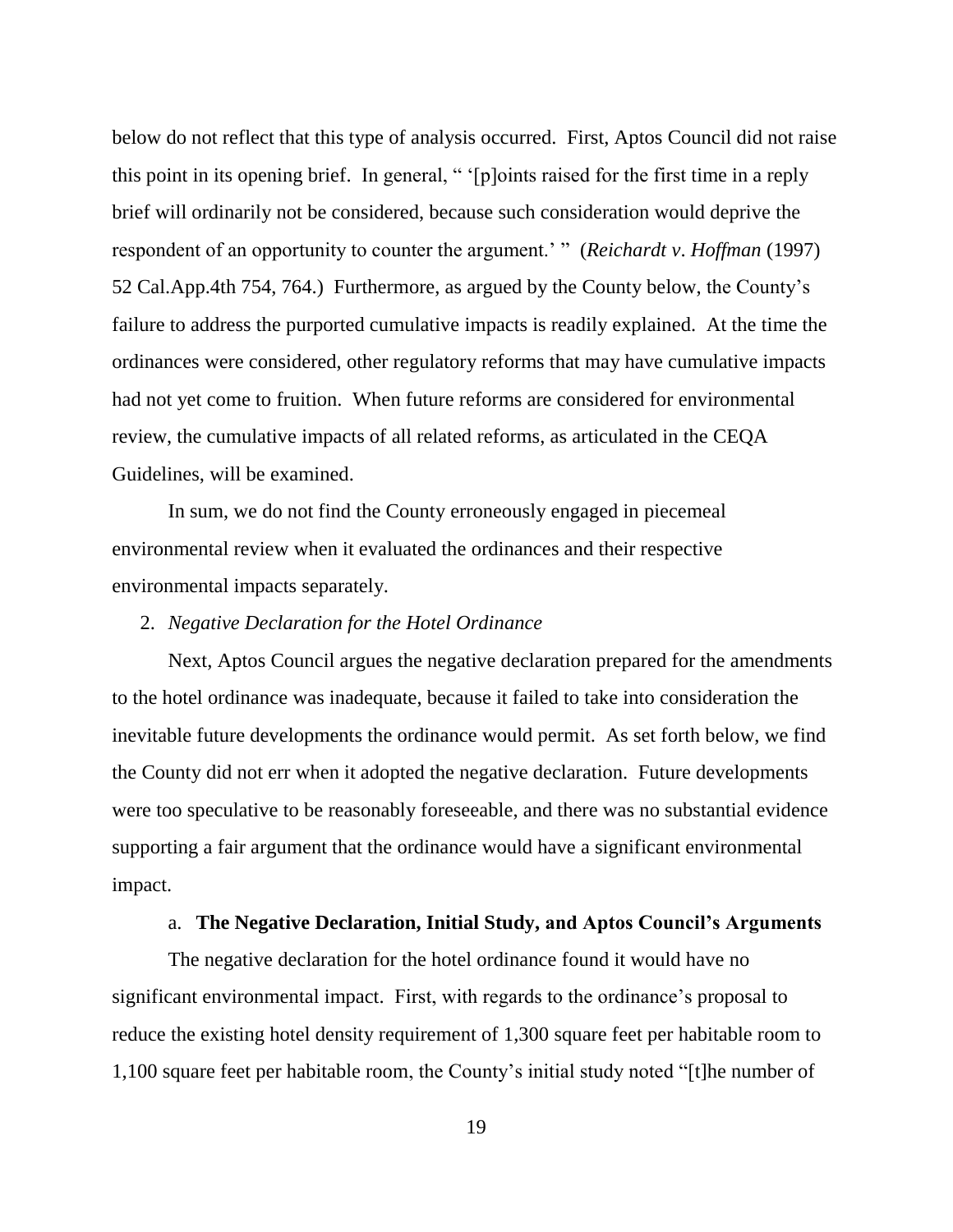hotel rooms . . . could increase through the removal of the density limitation, yet would remain constrained by setback requirements, design standards and availability of parking."

Next, the initial study addressed the hotel ordinance's elimination of the three-story limit for hotels. The County found this could allow development of four-story hotels so long as design standards and the overall existing height limit (County Code, § 13.10.333) were met. Under the County Code, there is a height limit of 35 feet, which may be extended by an additional five feet under certain circumstances as outlined in County Code section 13.10.510. The initial study also addressed the ordinance's amendment to the parking requirements for hotels, noting the current parking requirements were not aligned with modern hotel projects, which often have more suites.

The negative declaration generally characterized the amendments as having no physical impacts on the environment, because future developments would be subject to further discretionary approval. Thus, Aptos Council argues the negative declaration improperly defers an analysis of future impacts to the future when they are presently reasonably foreseeable. Aptos Council cites to a letter drafted by the City of Santa Cruz Water Department, which asserted the negative declaration should provide information on the number of affected parcels and changes in build out potential that could occur because of the ordinance, potential changes in the projected water demand due to the amendments, and an analysis of the City of Santa Cruz's ability to meet these new water demands.

In response to this comment letter, the planning department stated the "project consists of regulatory changes, which by themselves will have no physical effect on the environment. It is therefore not possible to know the exact number of rooms that might be allowed as part of any specific development proposal that may be proposed in the future. For this reason, CEQA provides a process for performing environmental review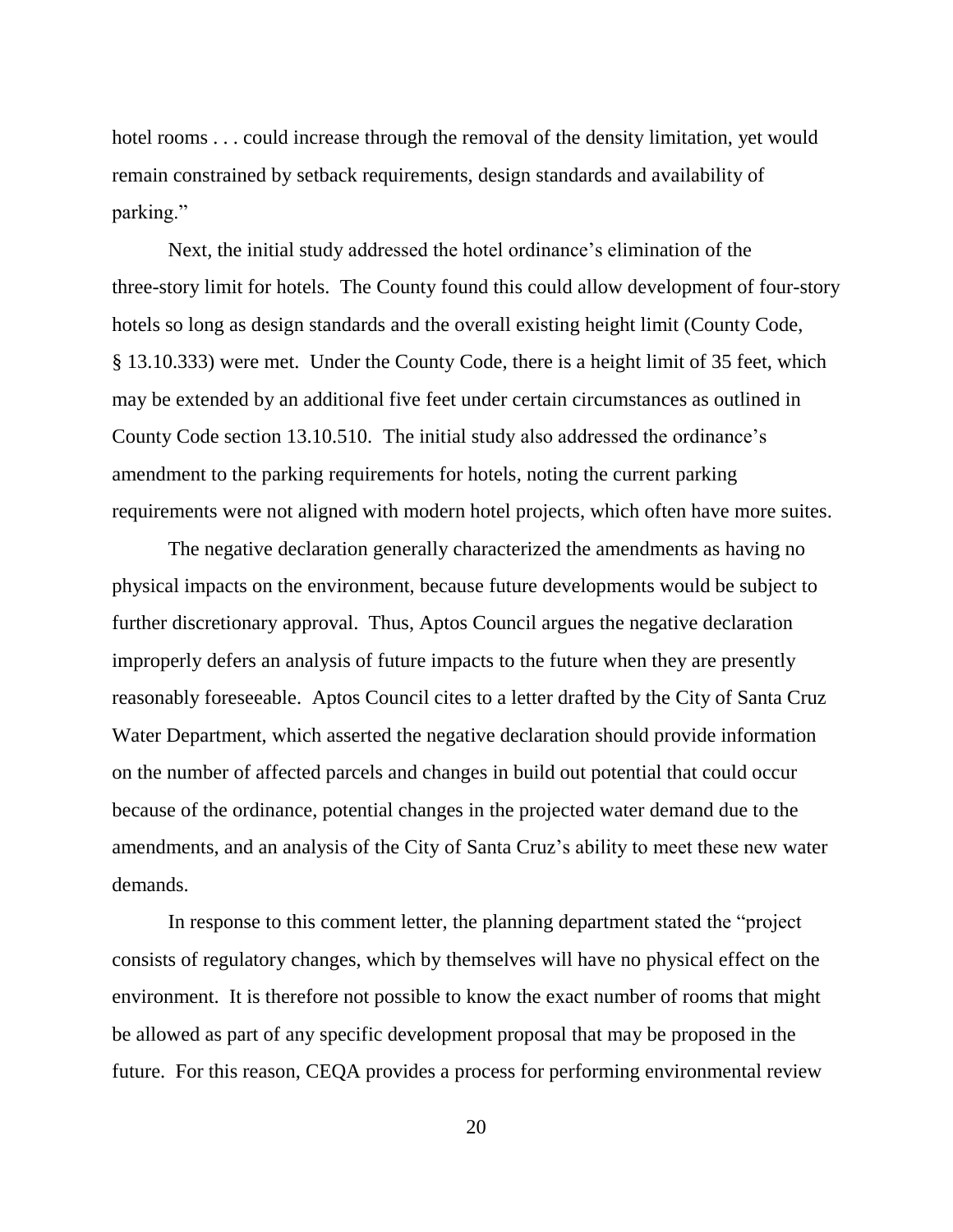on a programmatic level for projects such as ordinance amendments. When a particular development is proposed, it will be subject to full CEQA review, and at that time water supply availability and any impact on water supply can be evaluated and addressed. Specifically, no new development can be approved, pursuant to the general plan and County Code, if a 'will serve' commitment from the water purveyor has not been issued. At this time, there is no substantial evidence that there are cumulative effects associated with the proposed ordinance amendments."

The County also contacted the owners of two of the most prominent vacant lots in the unincorporated area currently zoned for visitor accommodations. None of the owners had foreseeable plans to sell or develop their properties. Therefore, the County concluded there was nothing on which it could base its analysis of the impacts resulting from future developments, and it would be speculative to define what types of projects may be proposed.

## b. **Overview and Standard of Review**

CEQA requires agencies to prepare an EIR for any project that will have a significant effect on the environment. (§ 21151.) "If a project is not exempt from CEQA and there is a reasonable possibility the project may have a significant environmental impact, the public agency must conduct an initial threshold study. If that study shows there will be no significant environmental impact, the agency may issue a negative declaration for the project." (*Sierra Club v*. *California Dept*. *of Forestry & Fire Protection* (2007) 150 Cal.App.4th 370, 380 (*Sierra Club*).) A decision by an agency to adopt a negative declaration is essentially a determination that the project will not have a significant environmental impact. (*Citizen Action to Serve All Students v*. *Thornley* (1990) 222 Cal.App.3d 748, 754.) Therefore, CEQA mandates "a low threshold requirement for preparation of an EIR." (*No Oil*, *Inc*. *v*. *City of Los Angeles* (1974) 13 Cal.3d 68, 84.) "[A] public agency must prepare an EIR whenever substantial evidence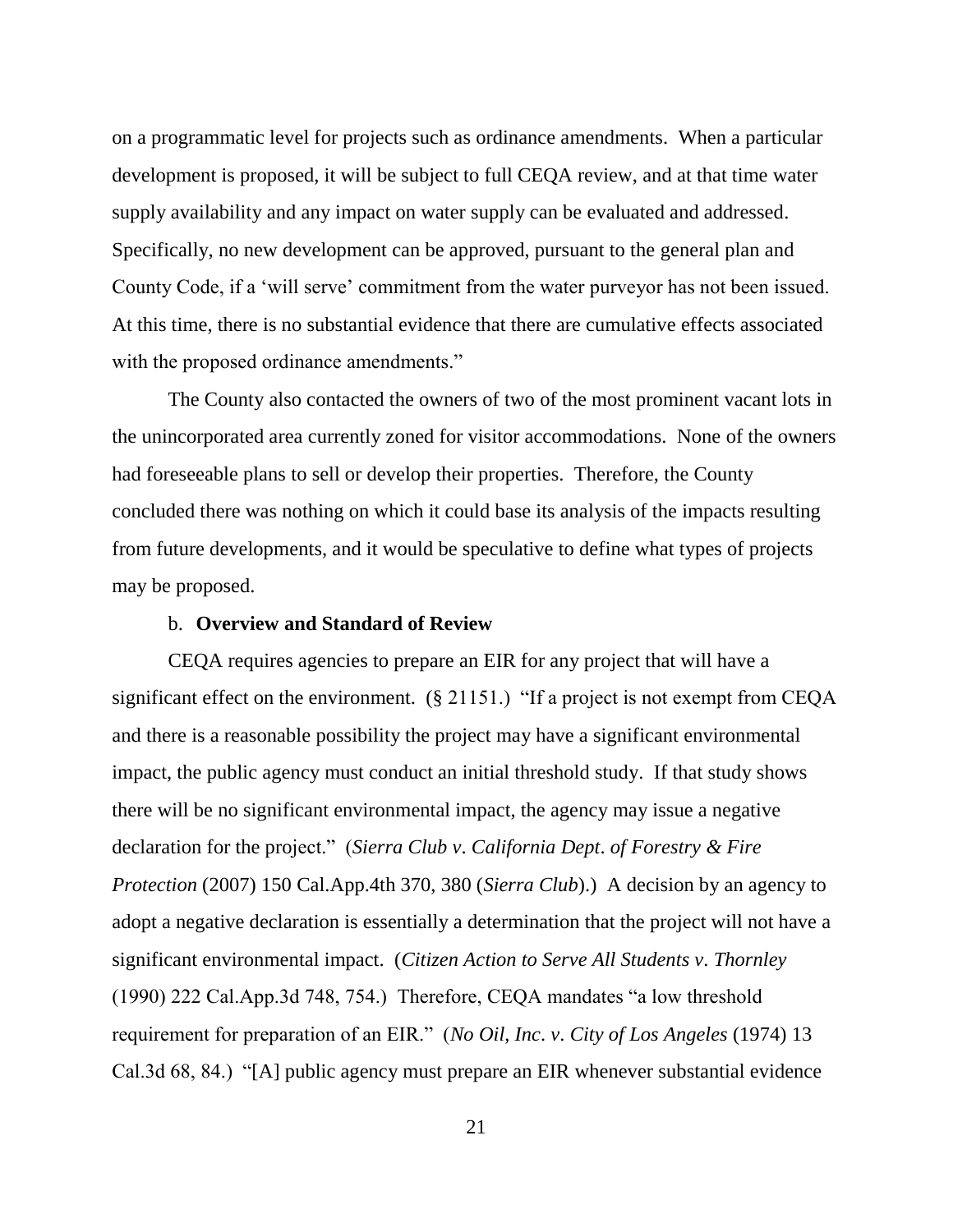supports a fair argument that a proposed project 'may have a significant effect on the environment.' " (*Laurel Heights Improvement Assn. v. Regents of University of California* (1993) 6 Cal.4th 1112, 1123.)

"Environment" is defined as "the physical conditions which exist within the area which will be affected by a proposed project including land, air, water, minerals, flora, fauna, ambient noise, and objects of historic or aesthetic significance." (CEQA Guidelines, § 15360.) Effects may include "[i]ndirect or secondary effects which are caused by the project and are later in time or farther removed in distance, but are still reasonably foreseeable. Indirect or secondary effects may include growth-inducing effects and other effects related to induced changes in the pattern of land use, population density, or growth rate, and related effects on air and water and other natural systems, including ecosystems." (CEQA Guidelines, § 15358, subd. (a)(2).) "In evaluating the significance of an environmental effect of a project, the lead agency shall consider direct physical changes in the environment which may be caused by the project and reasonably foreseeable indirect physical changes in the environment which may be caused by the project." (CEQA Guidelines, § 15064, subd. (d).)

An agency must generally "conduct an initial study to determine if the project may have a significant effect on the environment" unless it "can determine that an EIR will clearly be required for the project . . . ." (CEQA Guidelines,  $\S$  15063, subd. (a).) "The initial study as a standardized document 'is largely a creature of the Guidelines . . .' and 'CEQA refers to [an initial study] only glancingly (e.g., § 21080, subd. (c)(2)).' [Citation.] It is now well established, however, that an initial study is the preliminary environmental analysis (see [CEQA] Guidelines, § 15365) and its purposes include '[p]rovid[ing] the lead agency with information to use as the basis for deciding whether to prepare an EIR or negative declaration,' '[e]nabl[ing] an applicant or lead agency to modify a project, mitigating adverse impacts before an EIR is prepared, thereby enabling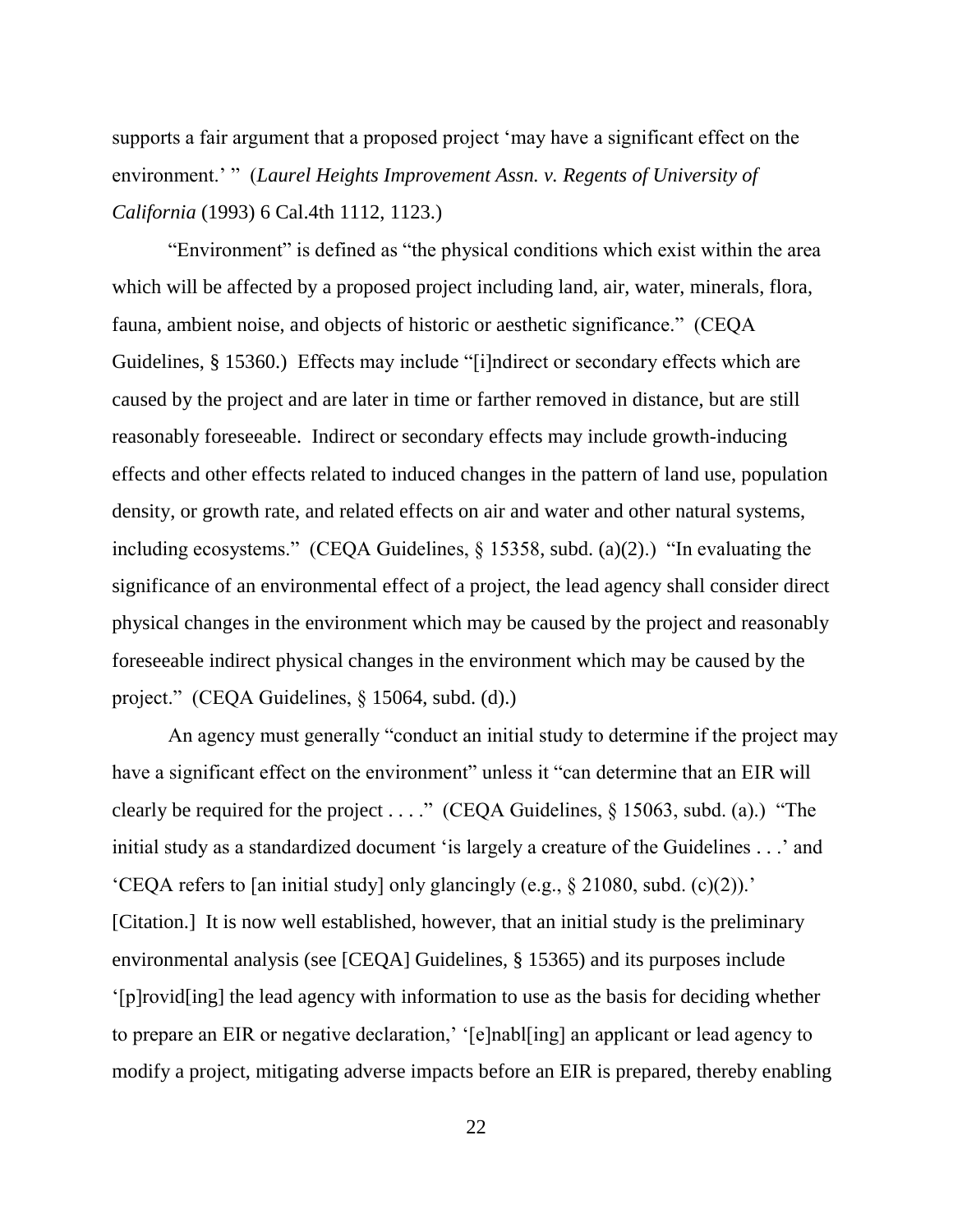the project to qualify for a negative declaration,' and '[p]rovid[ing] documentation of the factual basis for the finding in a negative declaration that a project will not have a significant effect on the environment.' ([CEQA] Guidelines,  $\S$  15063, subd. (c)(1), (2), (5).)" (*Lighthouse Field Beach Rescue v*. *City of Santa Cruz* (2005) 131 Cal.App.4th 1170, 1180.)

In a mandamus action alleging an agency failed to comply with CEQA, "the inquiry shall extend only to whether there was a prejudicial abuse of discretion." (§ 21168.5.) "Abuse of discretion is established if the agency has not proceeded in a manner required by law or if the determination or decision is not supported by substantial evidence." (*Ibid*.)

" 'The standard of judicial review of an agency decision to adopt a negative declaration is whether there is substantial evidence in support of a "fair argument" of potential environmental impact.' [Citation.] Substantial evidence ' "[m]eans enough relevant information and reasonable inferences from this information that a fair argument can be made to support a conclusion . . . ." ' [Citations.] Substantial evidence does not include argument, speculation, or unsubstantiated opinions or concerns about a project's environmental impact." (*Sierra Club*, *supra*, 150 Cal.App.4th at p. 381.) "Substantial evidence shall include facts, reasonable assumptions predicated upon facts, and expert opinion supported by facts." (§ 21082.2, subd. (c).) " 'Relevant personal observations of area residents on nontechnical subjects may qualify as substantial evidence.' " (*Keep Our Mountains Quiet v*. *County of Santa Clara* (2015) 236 Cal.App.4th 714, 730.) "[I]n the absence of a specific factual foundation in the record, dire predictions by nonexperts regarding the consequences of a project do not constitute substantial evidence." (*Gentry v*. *City of Murrieta* (1995) 36 Cal.App.4th 1359, 1417.)

"Thus, the fair argument standard of review is not the typical substantial evidence standard, i.e., whether there is substantial evidence to support the decision not to prepare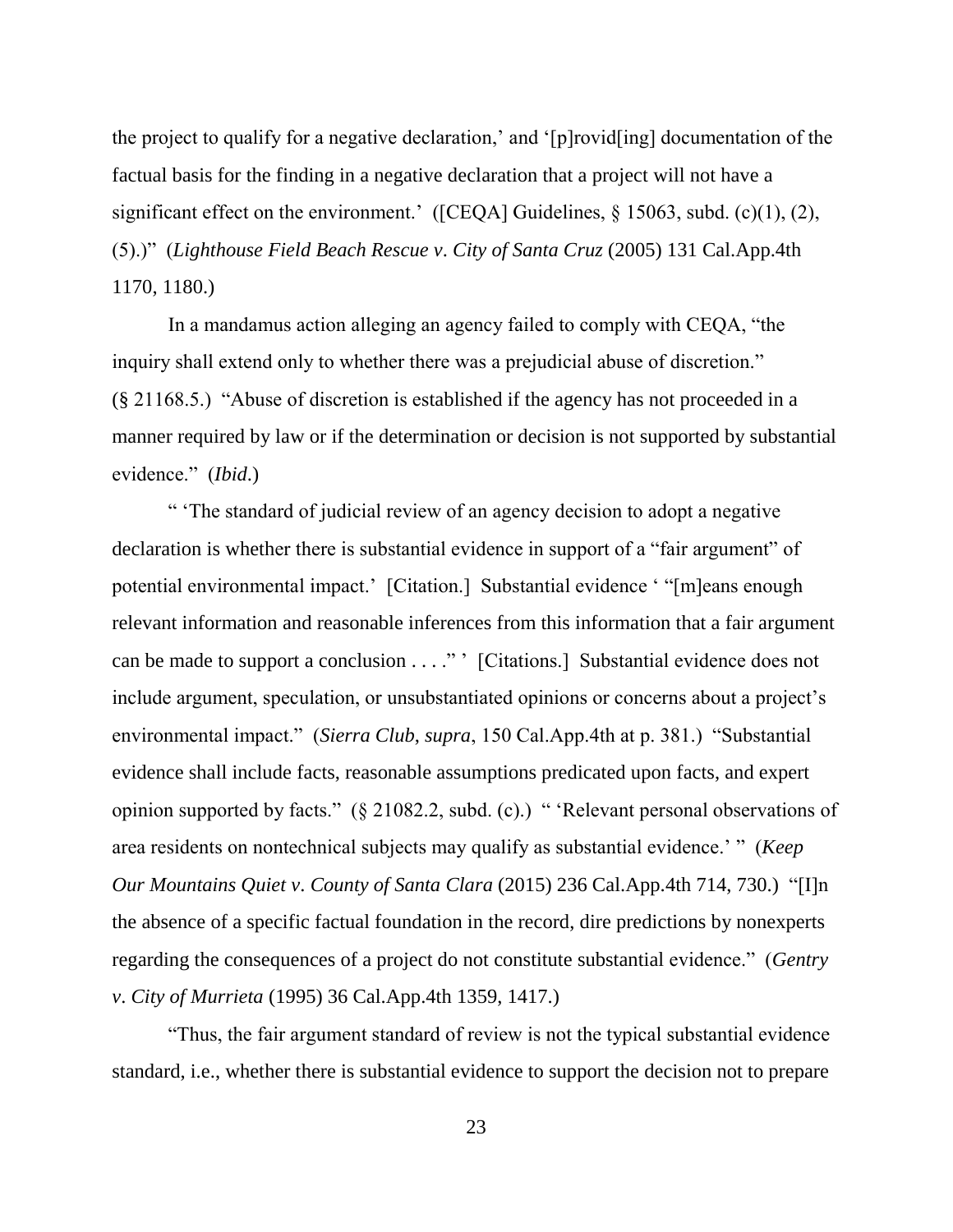an EIR. Rather, the fair argument standard of review is whether, after examining the entire record, there is substantial evidence to support a fair argument that a project may have a significant effect on the environment." (*Sierra Club*, *supra*, 150 Cal.App.4th at p. 381.)

"The fair argument standard is a 'low threshold' test for requiring the preparation of an EIR. [Citations.] It is a question of law, not fact, whether a fair argument exists, and the courts owe no deference to the lead agency's determination. Review is de novo, *with a preference for resolving doubts in favor of environmental review*." (*Pocket Protectors v*. *City of Sacramento* (2004) 124 Cal.App.4th 903, 928.)

# c. **Analysis**

Below to the trial court and in its opening brief on appeal, Aptos Council reiterates its argument that the negative declaration prepared by the County was inadequate, because it failed to take into consideration the impacts from future developments that would be permitted by the ordinance. A "negative declaration is inappropriate where the agency has failed either to provide an accurate project description or to gather information and undertake an adequate environmental analysis." (*City of Redlands v*. *County of San Bernardino* (2002) 96 Cal.App.4th 398, 406 (*City of Redlands*).) Therefore, Aptos Council insists the County failed to act in the manner required by law.

Aptos Council maintains that *City of Redlands* is analogous. There, the County of San Bernardino approved amendments to its general plan relating to land use regulation of unincorporated territory and adopted a negative declaration. (*City of Redlands*, *supra*, 96 Cal.App.4th at p. 403.) The amendments related to "sphere of influence" areas, which designated probable physical boundaries and service areas for local agencies. (*Ibid*.) Two cities filed petitions for a writ of mandate arguing San Bernardino failed to comply with CEQA when it did not prepare an EIR. (*Id*. at pp. 403-404.)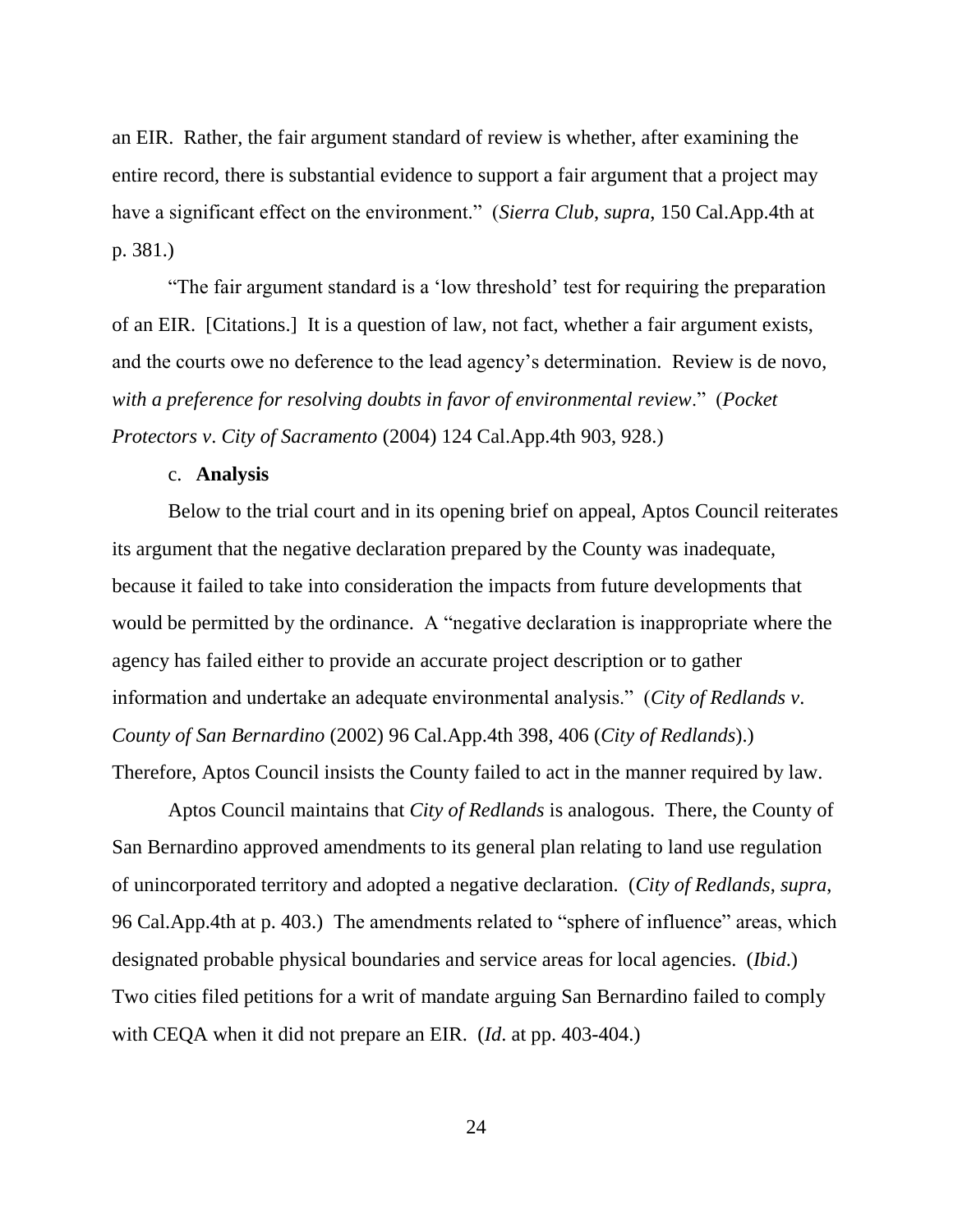First, the *City of Redlands* court held San Bernardino's project description was inaccurate. The court concluded "the amendments eliminated the requirement that [San Bernardino] give substantial weight to and even implement the standards provided in an affected city's general plan. [¶] . . . Under the new amendments, where a conflict between city and county standards exist, [San Bernardino] has granted itself discretion to override city standards in making decisions concerning land within that city's sphere of influence." (*City of Redlands*, *supra*, 96 Cal.App.4th at pp. 407-408.) Therefore, the appellate court determined: "[T]he initial threshold study is inadequate because it fails to provide sufficient evidence or analysis of the potential environmental effects of the amendments. 'The agency should not be allowed to hide behind its own failure to gather relevant data.' Although the amendments essentially indicate a movement away from a city's standards and a movement toward county's exercise of greater discretion, [San Bernardino] does not provide evidence to show how such a shift in policy would have little or no effect on the environment." (*Id*. at p. 408, fns. omitted.)

The court also held that CEQA extends beyond changes in the agency's policy to the "ultimate consequences of such changes to the physical environment." (*City of Redlands*, *supra*, 96 Cal.App.4th at p. 409.) San Bernardino stated that the proposed changes, by themselves, did not lead to significant impacts, because " 'future projects within the spheres will be evaluated on their own merits based on the issues associated with each individual sphere where the project occurs.' " *(Ibid.)* The appellate court found this response to be inadequate. Although San Bernardino claimed it anticipated no future developments, the record clearly indicated the existence of *potential* future development and at least one existing project undergoing environmental review. (*Ibid*.) San Bernardino both acknowledged the amendments may result in greater development, but paradoxically insisted the amendments would have no significant effect on the environment. Therefore, the court determined San Bernardino failed to adequately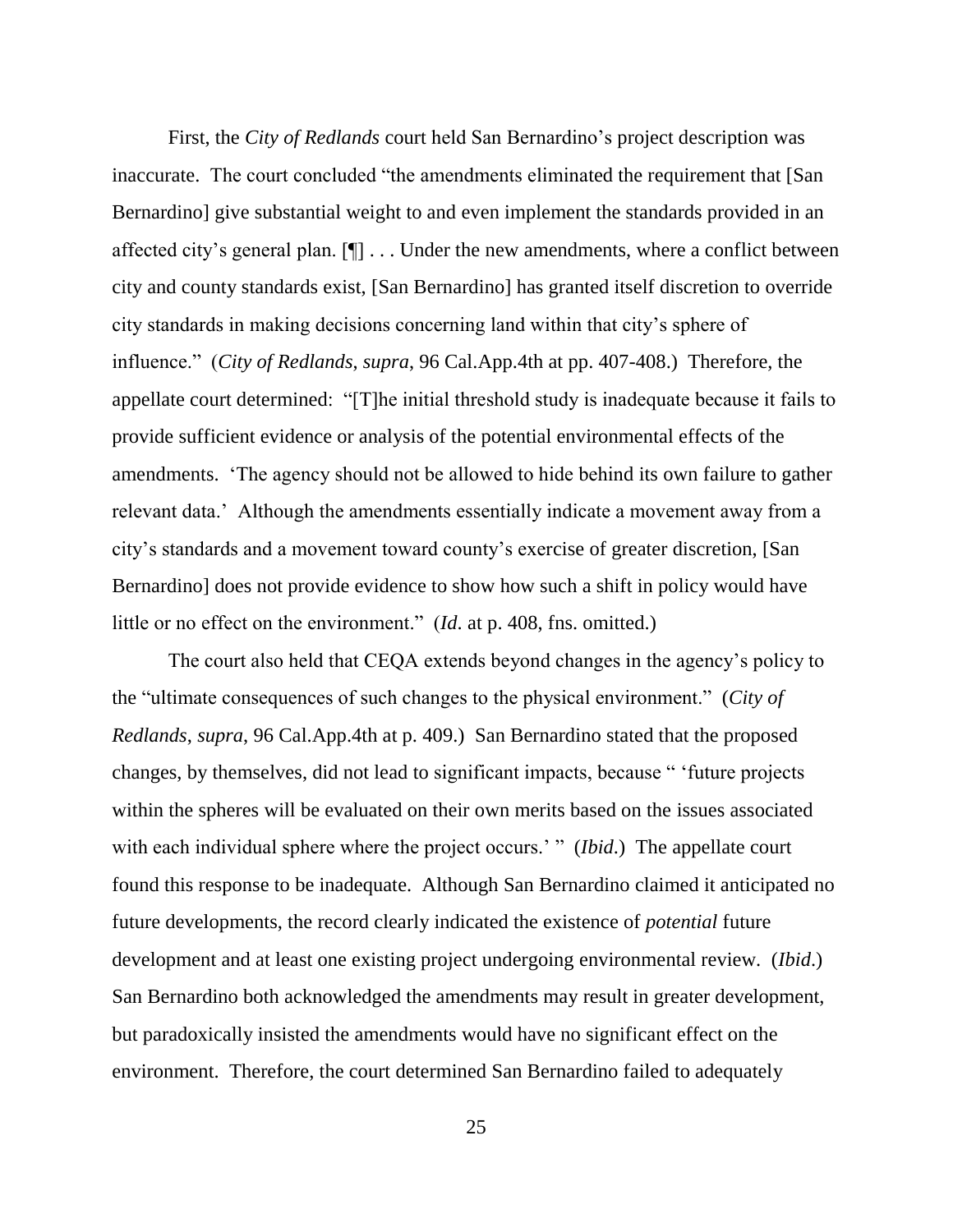consider future development when adopting its negative declaration and should not have deferred full environmental assessment of the consequences of the amendments. (*Id*. at pp. 410-411.)

In a related context, courts have also considered whether probable future development should be considered in an EIR. For example, Aptos Council also relies on *City of Carmel by-the-Sea v*. *Board of Supervisors* (1986) 183 Cal.App.3d 229 (*City of Carmel*). In *City of Carmel*, the proposed project was a rezoning of a resort hotel by the city. The resort hotel applied for a rezoning of the property from open space to a different designation that would allow the owners to either apply for a use permit for continued use of the property as a resort or for clustered residential use. (*Id*. at p. 234.) The rezoning also necessitated identification of the portion of the property that was considered wetlands that would remain subject to the open space classification. (*Ibid*.) Reviewing the record, the court determined there was substantial evidence that supported a fair argument that rezoning the area may result in a significant environmental impact. (*Id*. at pp. 244-245.) Concerned neighbors and citizens had presented opinions and observations on how the expanded use of the rezoned property may increase noise pollution, create heavy traffic, and have an impact on population density. (*Id*. at p. 246.) The rezoning designation would also permit uses that did not presently exist that could significantly expand the property's current use. (*Ibid*.)

*City of Antioch v*. *City Council* (1986) 187 Cal.App.3d 1325 (*City of Antioch*) is also analogous. There, the City of Pittsburg issued a negative declaration for a project constructing a roadway and appurtenant utilities, including a sanitary sewer system. (*Id*. at p. 1329.) In part, Pittsburg determined the roadway was consistent with the general plan and the project would not have a significant environmental effect. The project itself did not involve the connection of the proposed street to an existing street and did not involve the construction of buildings or introduction of any land uses that did not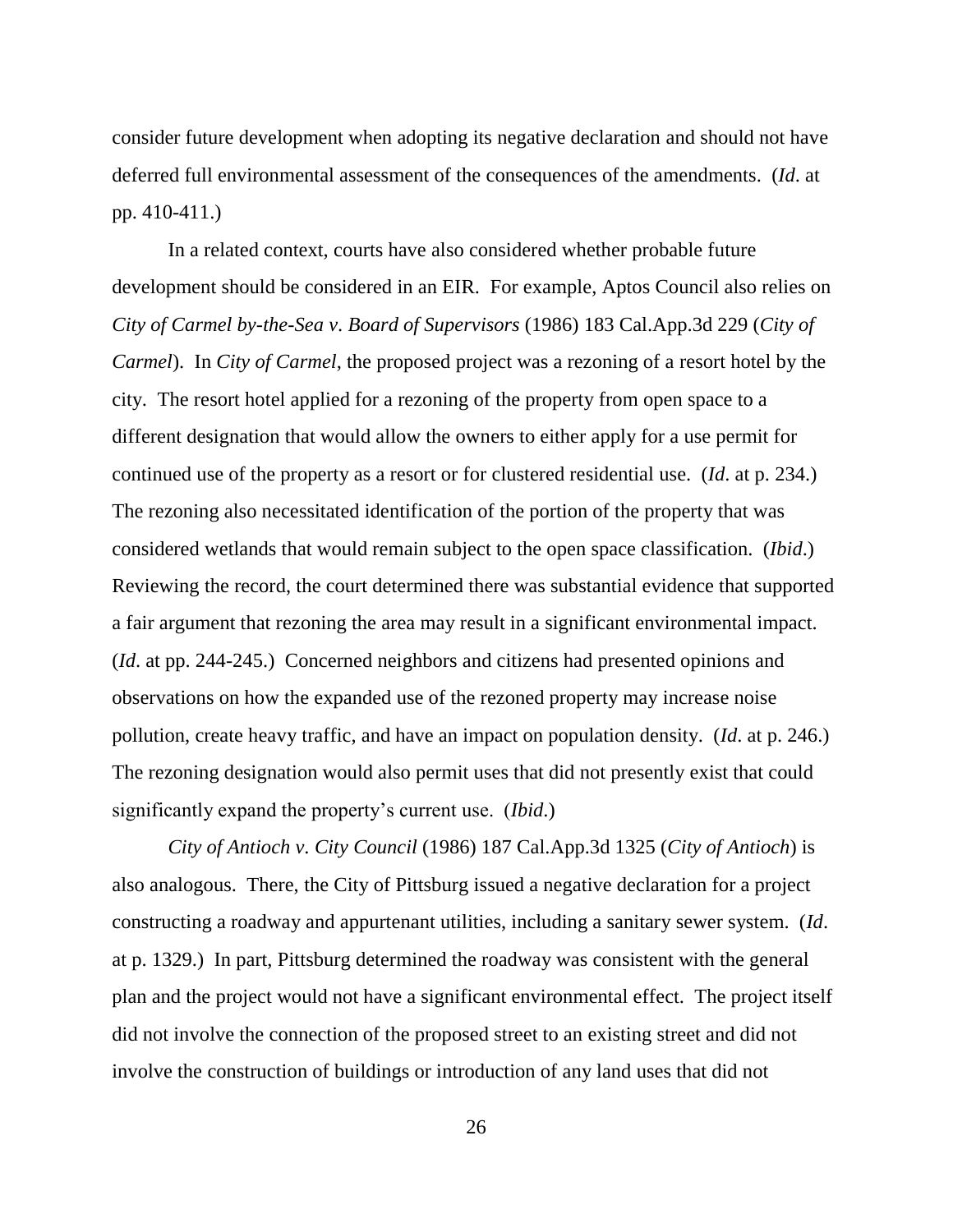presently exist. (*Ibid*.) Pittsburg argued any future construction would be subject to further environmental review. (*Id*. at p. 1331.) The plaintiffs petitioned for a writ of mandate, arguing Pittsburg should have prepared an EIR instead of negative declaration. (*Id*. at p. 1330.) The writ was denied, and the appellate court reversed this decision. (*Ibid*.)

First, the appellate court noted that conformity with a general plan does not insulate a project from an EIR requirement. (*City of Antioch*, *supra*, 187 Cal.App.3d at p. 1332.) The appellate court also rejected Pittsburg's argument that since it was unknown what type of development would occur on the surrounding undeveloped land and an infinite number of potential developments existed, it did not need to prepare an EIR. (*Id*. at pp. 1333-1334.) The planning department itself recognized that construction of the roadway would open the area for future development. (*Id*. at p. 1334.) The court recognized that the "sole reason to construct the road and sewer project [was] to provide a catalyst for further development in the immediate area." (*Id*. at p. 1337.) The plaintiffs pointed to evidence in the record that significant environmental impacts may result from the development, including the potential traffic impact on a local highway and road, train traffic problems, impact of a future train station at the site, concerns with noise, impacts with utilities, and air quality impacts. Technical engineering concerns were also raised, including possible downstream drainage problems. (*Id*. at p. 1334, fn. 3.)

*City of Antioch* concluded that although Pittsburg "cannot be expected to know the exact level of use of the roadway at such time as it is connected to existing highways, it must assume a level of use at that time that now seems probable. Similarly, while Pittsburg need not predict the precise form, location and amount of commercial and residential development resulting from construction of the roadway and utilities, it cannot pretend none will occur; it simply must assume the *general* form, location and amount of such development that now seems reasonable to anticipate, as the developer has doubtless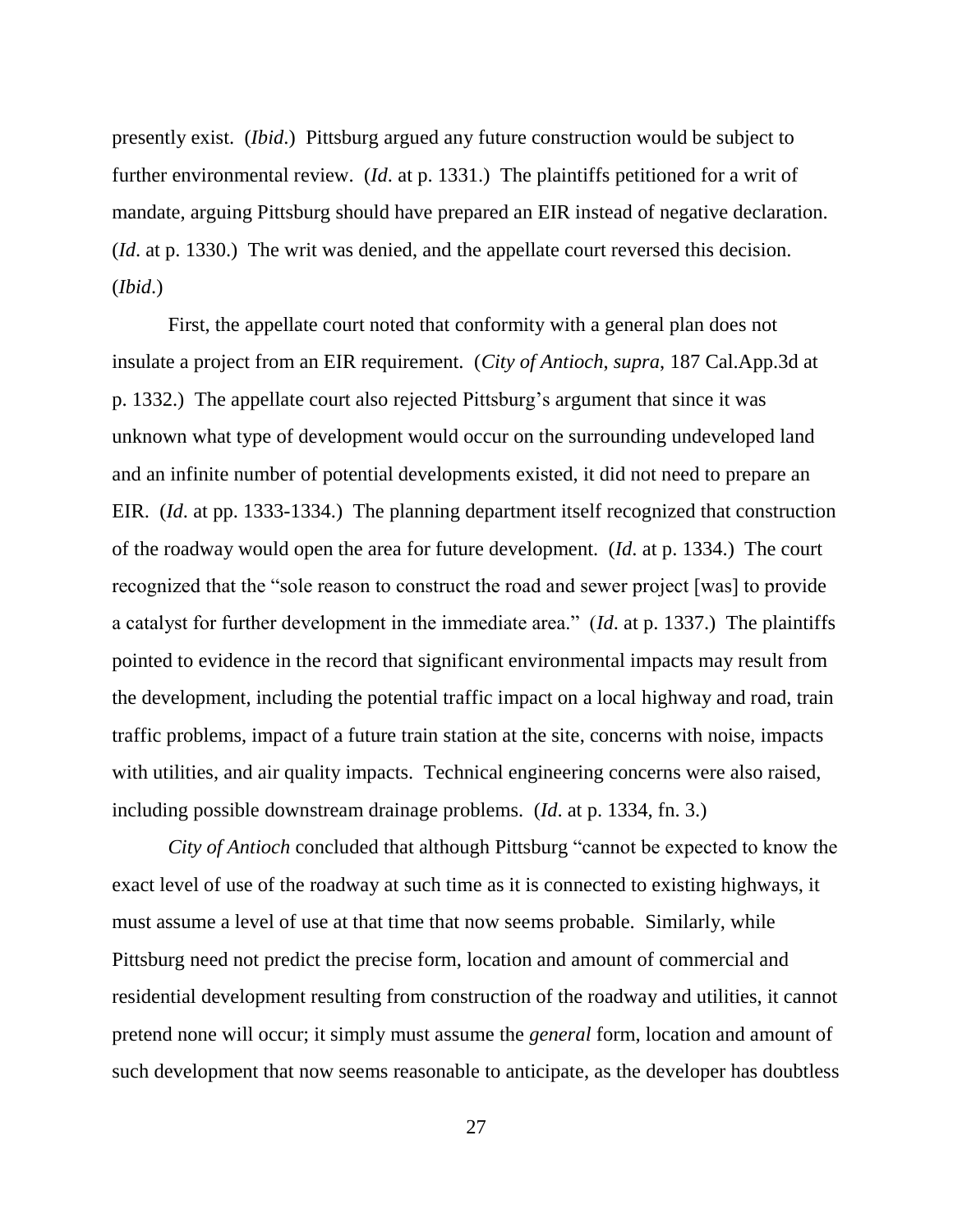already done, and evaluate that development by means of the EIR process." (*City of Antioch*, *supra*, 187 Cal.App.3d at p. 1338.) Pittsburg was thus obligated to evaluate "the forms and extent of future development that now reasonably seem most likely to result from the roadway and utility projects." (*Ibid*.)

Similarly, in *Stanislaus Audubon Society*, *Inc*. *v*. *County of Stanislaus* (1995) 33 Cal.App.4th 144 (*Stanislaus Audubon Society*), the court concluded there was substantial evidence of a fair argument that a proposed country club may have significant adverse growth-inducing effects on the surrounding area. (*Id*. at p. 152.) There, after an initial study, the planning department initially found the project would have significant growth-inducing effects and may have impacts on traffic. (*Id*. at p. 153.) In a revised study, the planning department reversed its position and concluded the growth-inducing effects need not be addressed, recommending that impacts of future developments be evaluated at the time actual housing projects are proposed. (*Id*. at p. 154.) The court concluded the county improperly "avoided evaluation of this impact" by deferring consideration of the growth-inducing impacts. (*Id*. at p. 152.) Additionally, the court held: "[t]he fact that the exact extent and location of such growth cannot now be determined does not excuse the County from preparation of an EIR. Just as in [*City of Antioch*], review of the likely environmental effects of the proposed country club cannot be postponed until such effects have already manifested themselves through requests for amendment of the general plan and applications for approval of housing developments. . . . '[r]equiring [an EIR] early in the process enables decision makers to make determinations upon adequate data.' " (*Id.* at pp. 158-159, fn. omitted.)

We note that *City of Carmel*, *City of Antioch*, and *Stanislaus Audubon Society* concern a different issue: whether there was substantial evidence of a fair argument that a proposed project may have a significant environmental effect. Here, our initial inquiry is not whether a fair argument that a significant environmental impact may result from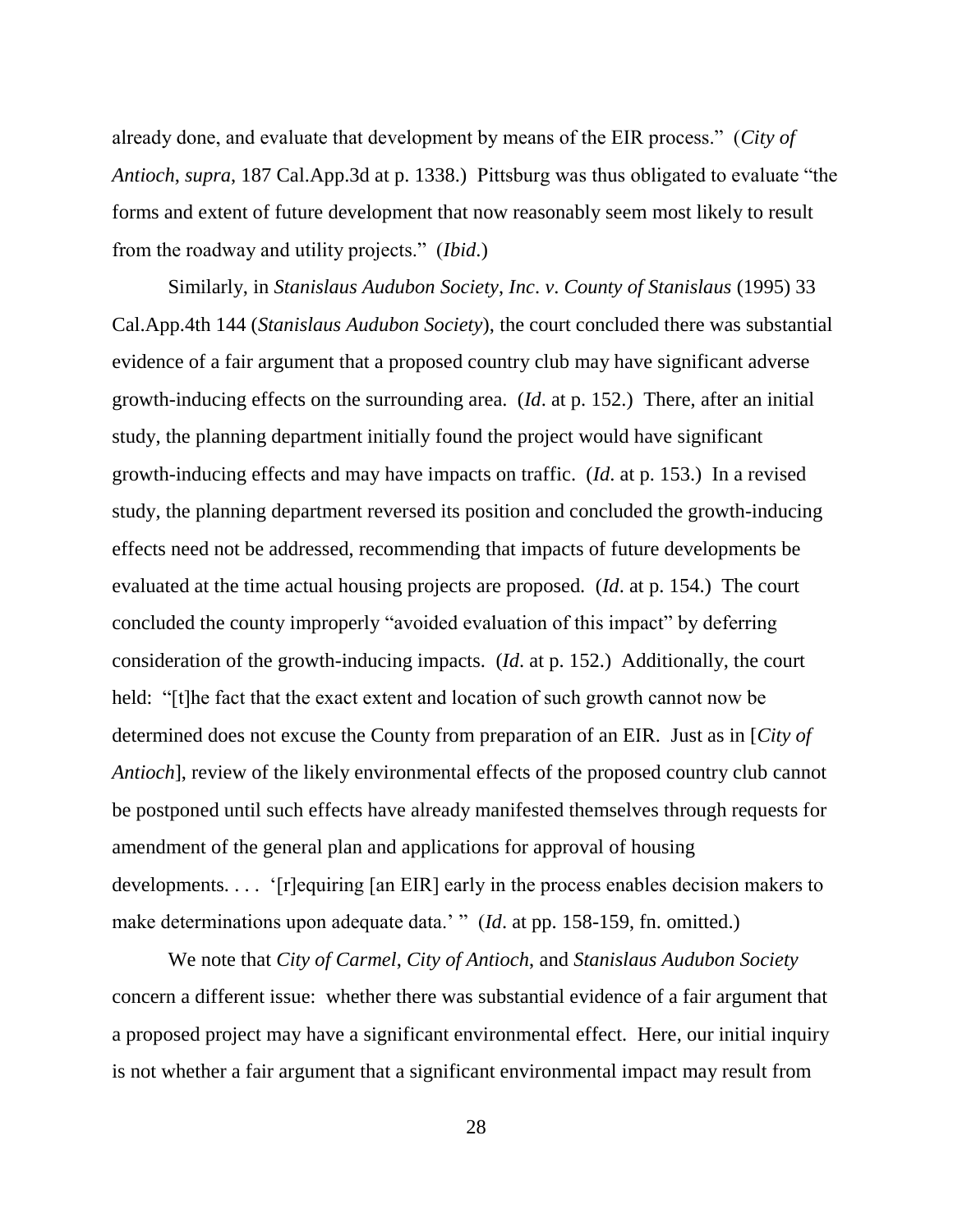the project exists; rather, it is whether the negative declaration and corresponding initial study should have taken into account the impacts of future development.<sup>6</sup> Nonetheless, we find the aforementioned cases relevant. They establish that when evaluating the potential environmental impact of a project that has growth inducing effects, an agency is not excused from environmental review simply because it is unclear what future developments may take place. It must evaluate and consider the environmental effects of the "most probable development patterns." (*City of Antioch*, *supra*, 187 Cal.App.3d at p. 1337.)

These cases, however, also reiterate the principle that CEQA mandates only the consideration of "*reasonably foreseeable* indirect physical changes in the environment which may be caused by the project." (CEQA Guidelines, § 15064, subd. (d), italics added.) "A change which is speculative or unlikely to occur is not reasonably foreseeable." (*Id*., subd. (d)(3).) *City of Redlands*, *City of Carmel*, *City of Antioch*, and *Stanislaus Audubon Society* all concerned potential impacts that were nebulous and not yet defined, because actual development had not been proposed. Yet the cases share a commonality: the potential impacts were all *reasonably foreseeable*. Thus, they comported with the principle set forth in *Laurel Heights* that an EIR must include an analysis of a future project or expansion if "(1) it is a reasonably foreseeable consequence of the initial project; and (2) the future expansion or action will be significant in that it will likely change the scope or nature of the initial project or its environmental effects." (*Laurel Heights*, *supra*, 47 Cal.3d at p. 396.)

For example, in *City of Redlands*, the County stated it did not anticipate that future development would result from the changes made to the general plan, but the record indicated the existence of potential future development and at least one project already

 $6$  We address whether there is a fair argument that the ordinance may have a significant environmental impact in more detail below.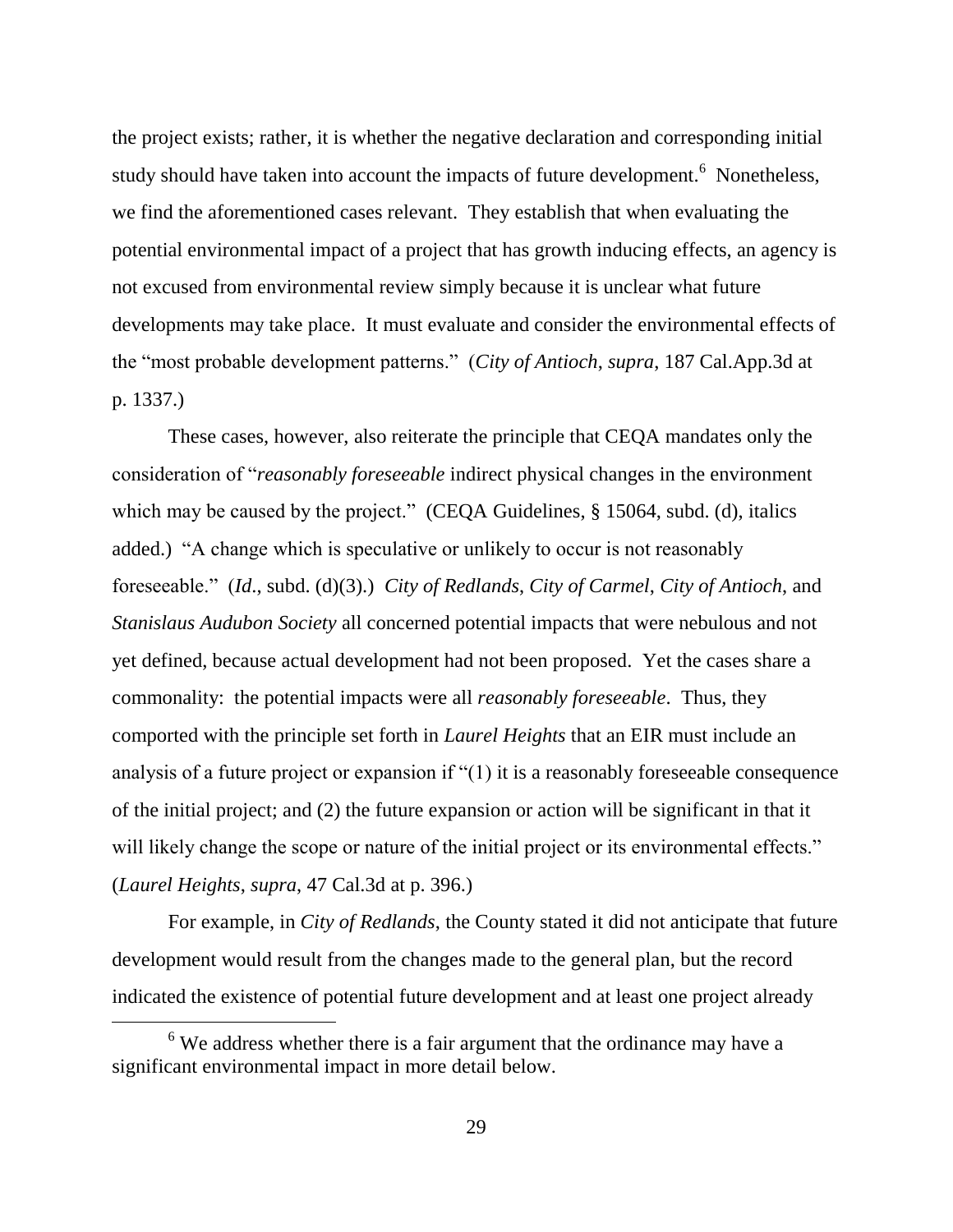undergoing environmental review. (*City of Redlands*, *supra*, 96 Cal.App.4th at p. 409.) In *City of Antioch*, although the creation of the sewage line and appurtenant utilities was a catalyst for future development that was unknown, future development was reasonably foreseeable. In fact, the sewage line and appurtenant utilities were created to facilitate future development in the area. (*City of Antioch*, *supra*, 187 Cal.App.3d at p. 1337.) Similarly, in *Stanislaus Audubon Society*, the planning department itself had already determined in a prior initial study that the development of the country club would have a growth inducing effect. (*Stanislaus Audubon Society*, *supra*, 33 Cal.App.4th at p. 154.) Impacts stemming from this potential growth were therefore reasonably foreseeable. In *City of Carmel*, the rezoning project represented a "commitment to expanded use of the property, in addition to finally fixing the size of an environmentally sensitive area [the wetlands]." (*City of Carmel*, *supra*, 183 Cal.App.3d at p. 244.)

Thus, the issue is whether increased hotel developments, such as hotels proposed at higher densities than before, are a reasonably foreseeable consequence of the ordinance. The County argues they are not and characterizes the ordinances as merely modifying the standards for hotel development and preparing the County for appropriate review of a hotel development should one be submitted. In response, Aptos Council insists the County is ignoring its own stated reasons for pursuing the ordinance—to facilitate growth.

We disagree with Aptos Council's analysis and find the potential for future developments to be too speculative to be reasonably foreseeable. We agree that there is evidence in the record supporting the argument that the County adopted the ordinance to possibly stimulate the development of hotels. For example, the letter recommending a public hearing on the hotel ordinance indicated the amendments were proposed because the current County Code restricted hotel development, "particularly for higher quality accommodations, which in turn restricts the County's ability to compete for tourism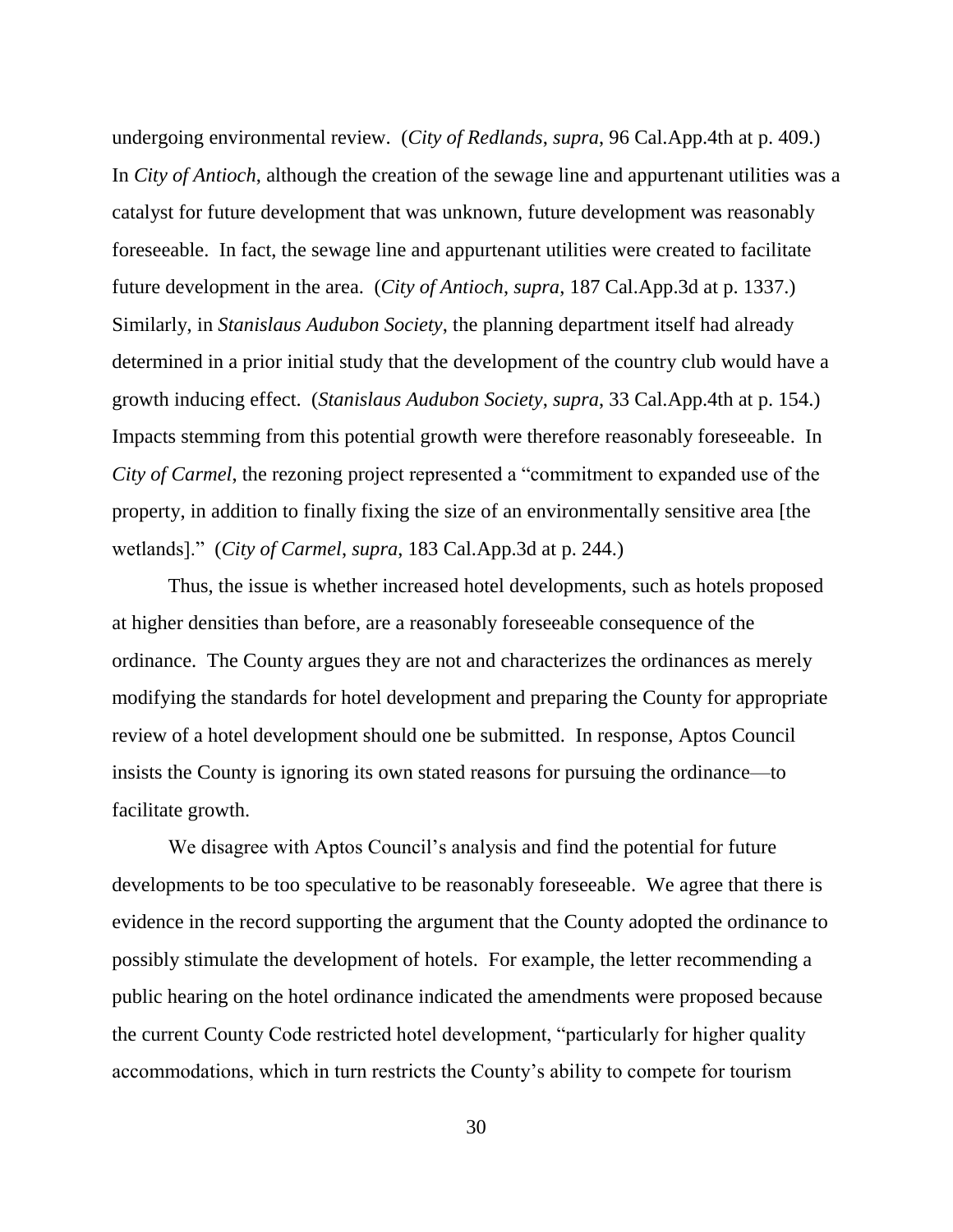business in this key market segment." In the initial study, the County found that a limited number of new hotels had been approved in the unincorporated area, alluding that the prior County Code had "limited the County's ability to attract the demographic of the tourist market that can contribute most to local economic development." Unquestionably, these statements indicate a *hope* that hotel developments will occur as a result of the ordinances. Aptos Council, however, does not point to anything in the record to demonstrate increased development is reasonably foreseeable, rather than an "optimistic gleam in [the County's] eye." (*Topanga Beach Renters Assn*. *v*. *Department of General Services* (1976) 58 Cal.App.3d 188, 196.)

Additionally, it is apparent the County did take into consideration the potential impacts of future development in its negative declaration. The initial study noted the number of hotel rooms allowed on various parcels could increase due to the removal of density limitations. The initial study also explained the removal of the three-story limit for hotels may allow for the possible construction and design of four-story hotels. The impacts, however, would be speculative until it was known whether any developments would be proposed and, if developments are proposed, what type of hotels would be built. The negative declaration further concluded there would be no significant environmental impact, because any future developments would be subject to further environmental review under CEQA.

The County did not come to this conclusion without investigating or conducting studies. Rather, the County contacted the owners of the two most prominent vacant lots. The two owners expressed no foreseeable plan to either sell their land or pursue development. The County also tabulated the existing parcels and determined which parcels were vacant, which were developed, and how many already had visitor accommodation uses on site. Out of the 34 identified parcels, 20 were already developed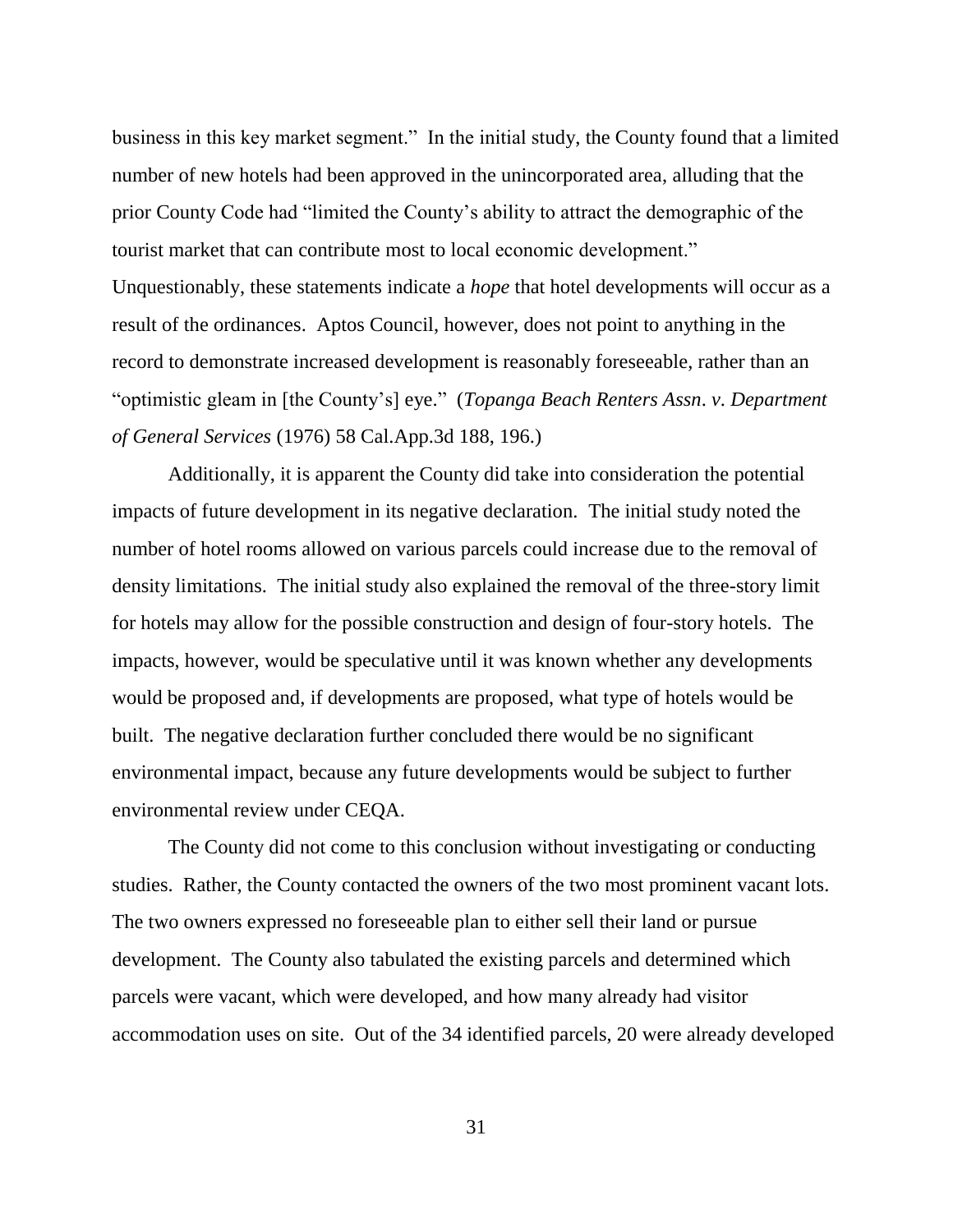with visitor accommodation uses. And the ordinance did not permit the development of hotels in areas where hotels could not have been developed before.

The County must evaluate and consider the effects of the "most probable development patterns." (*City of Antioch*, *supra*, 187 Cal.App.3d at p. 1337.) The County, however, has essentially concluded there are no probable development patterns because it is unclear whether the ordinance *will* in fact induce future development, including development of higher density hotels. As articulated by the County, the type of future development that will be proposed is purely speculative at this point. In fact, development can be proposed at much lower densities. And there is nothing in the record to suggest that future development is presently being proposed. Certainly, when drafting an EIR or a negative declaration, an agency must necessarily engage in some forecasting. (CEQA Guidelines, § 15144.) "While foreseeing the unforeseeable is not possible, an agency must use its best efforts to *find out* and disclose all that it *reasonably* can." (*Ibid*., italics added.) Nonetheless, it need not consider impacts that are too speculative. The CEQA Guidelines explain that "[i]f, after thorough investigation, a lead agency finds that a particular impact is too speculative for evaluation, the agency should note its conclusion and terminate discussion of the impact." (CEQA Guidelines, § 15145.) After all, " 'where future development is unspecified and uncertain, no purpose can be served by requiring an EIR to engage in sheer speculation as to future environmental consequences.' " (*Laurel Heights*, *supra*, 47 Cal.3d at p. 395.)

Additionally, the County responded to City of Santa Cruz Water Department's concern over the potential of the ordinance to increase water usage. The County noted that future developments would need to obtain a "will serve" letter from applicable water purveyors and must be consistent with the general plan policies that address potential impacts on water supplies. Therefore, the County concluded there were no reasonably foreseeable effects on the environment, and the negative declaration was adequate.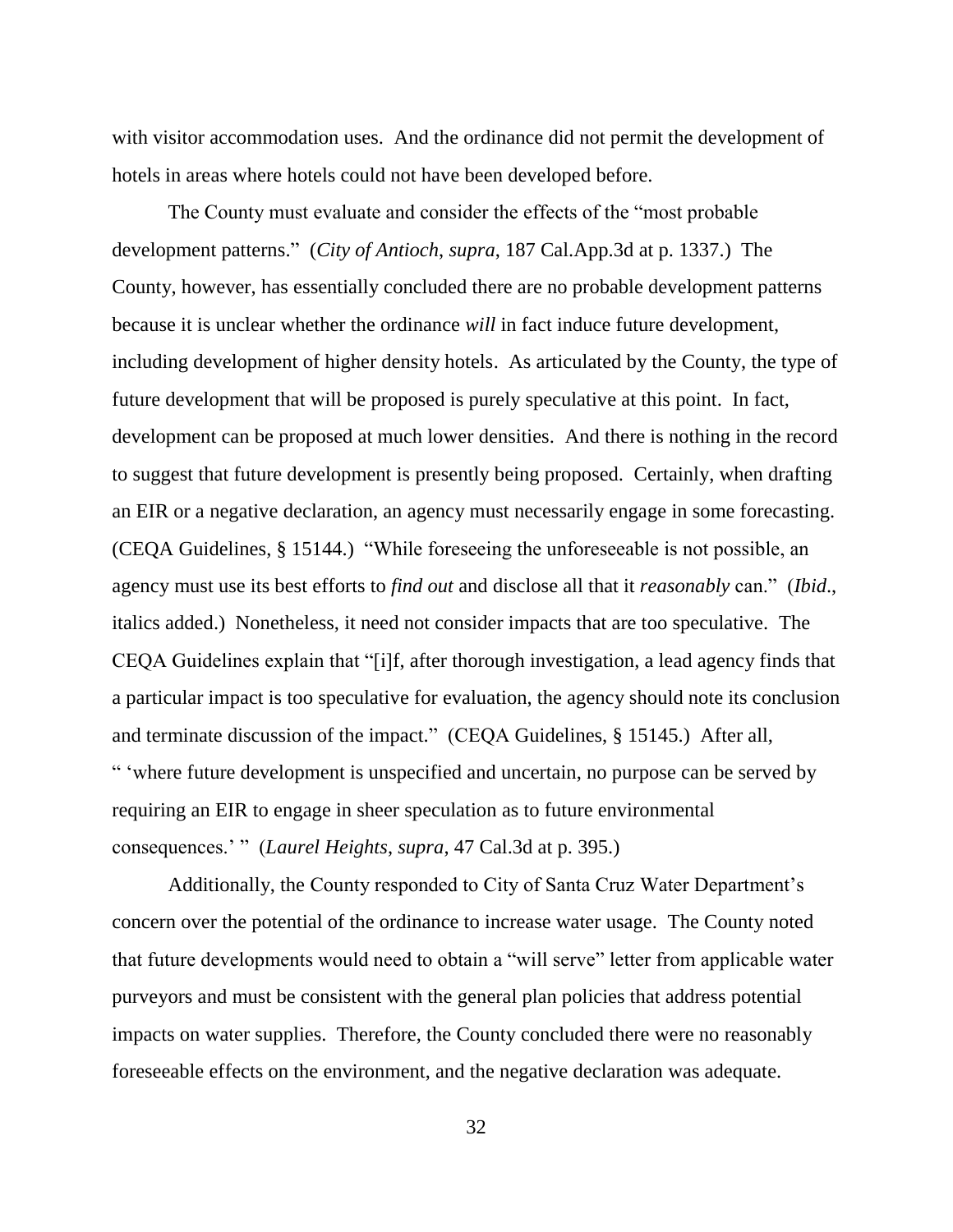Lastly, we also agree with the County that Aptos Council failed to satisfy its burden to show there is a fair argument that significant environmental effects may result from the ordinance. Aptos Council's claims only amount to speculation about potential environmental impacts, and such speculation cannot amount to substantial evidence. (*Sierra Club*, *supra*, 150 Cal.App.4th at p. 381.) Pointing to a lack of evidence in the administrative record does not by itself constitute substantial evidence of a significant environmental impact. " 'An absence of evidence in the record on a particular issue does not automatically invalidate a negative declaration. "The lack of study is hardly evidence that there *will* be a significant impact." ' " (*Gentry v*. *City of Murrieta*, *supra*, 36 Cal.App.4th at p. 1379.) In essence, Aptos Council is merely speculating that the ordinance may have a significant effect. Aside from vague arguments that the ordinance will encourage development of higher density hotels, Aptos Council fails to adequately show there is substantial evidence in the record to support its fair argument claim.

Aptos Council argues that the County " 'should not be allowed to hide behind its own failure to gather relevant data.' " (*City of Redlands*, *supra*, 96 Cal.App.4th at p. 408.) Unlike *City of Redlands*, however, the County did investigate the potential growth that could occur as a result of the ordinance, as described above. The County is not basing its conclusion that denser hotel developments are speculative on its own failure to compile evidence. Rather, it simply concluded, contrary to Aptos Council's own belief, that the ordinance would not create any "reasonably foreseeable specific environmental impacts" after its consideration of the matter. In response, Aptos Council has not cited to evidence in the record to indicate the ordinance will be growth-inducing or that new hotel developments are a reasonably foreseeable consequence. At this point, environmental review of potential future developments would be an impossible task, because it is unclear what form future developments will take. The suggested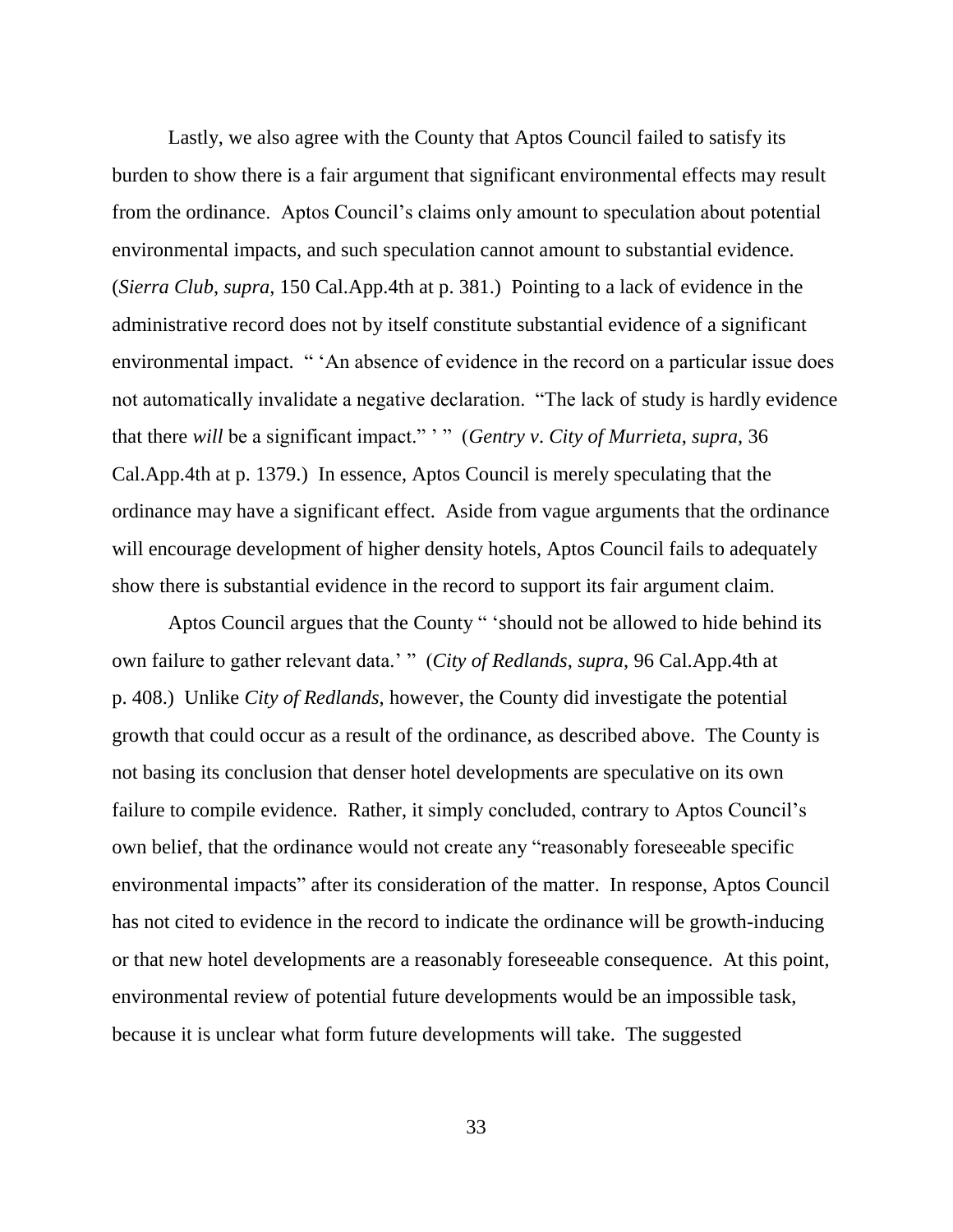environmental impacts are simply not reasonably foreseeable at this time, and evaluation of the impacts would be wholly speculative.

Thus, we conclude the trial court did not err in denying Aptos Council's petition for a writ of mandate.  $7\frac{1}{2}$ 

#### **DISPOSITION**

The order denying Aptos Council's petition for a writ of mandate is affirmed. The County is entitled to its costs on appeal.

 $\overline{a}$ 

 $<sup>7</sup>$  In its respondent's brief, the County asks this court to affirm the trial court's</sup> findings that (1) the County properly adopted a negative declaration for the ordinance expanding minor exceptions, and (2) the County properly determined the sign ordinance was categorically and statutory exempt from CEQA review. Aptos Council does not challenge these findings on appeal. Issues not raised in the appellant's opening brief are deemed waived or abandoned. (*Pfeifer v*. *Countrywide Home Loans*, *Inc*. (2012) 211 Cal.App.4th 1250, 1282.) We therefore decline to address these additional issues.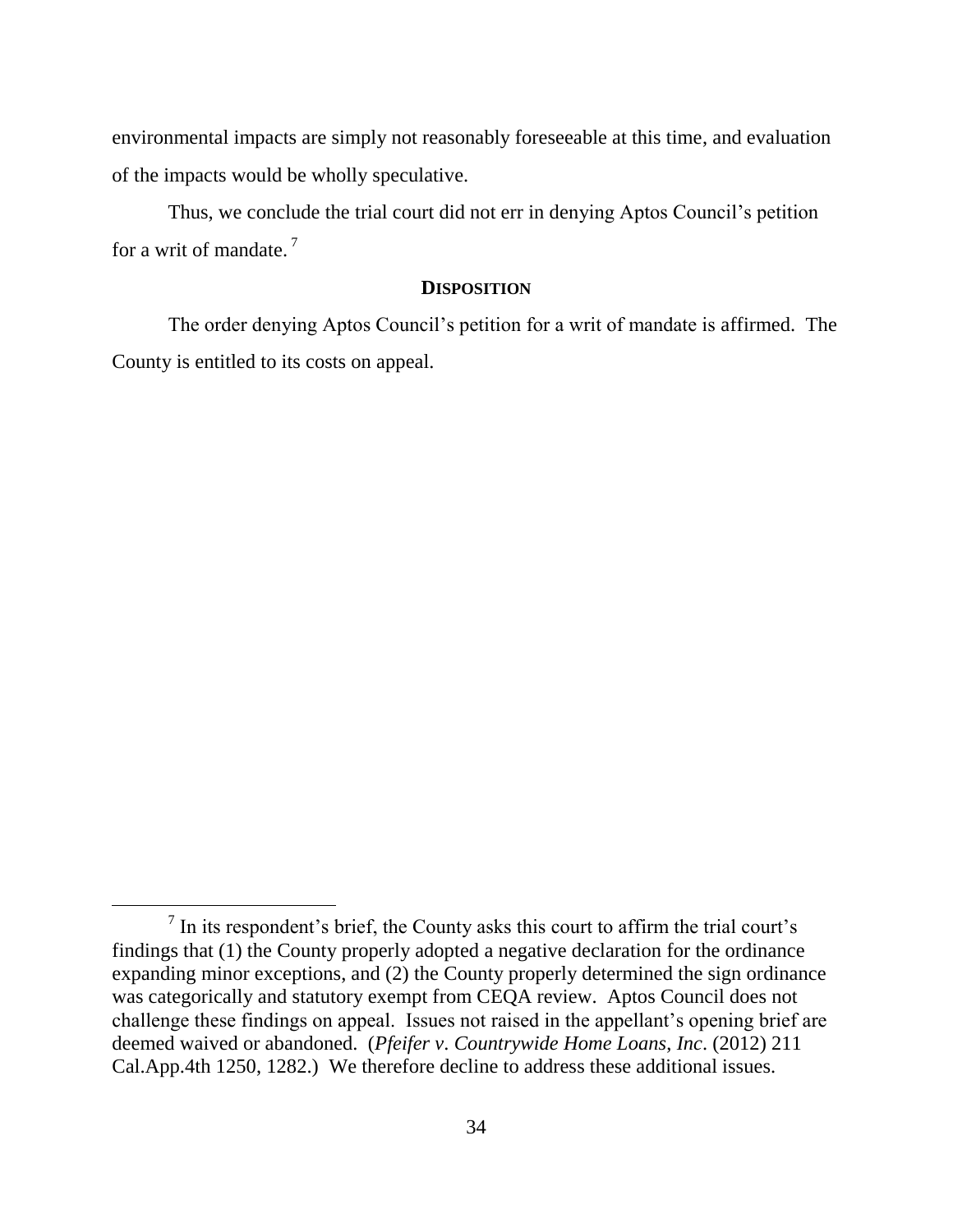Premo, J.

WE CONCUR:

Rushing, P.J.

Elia, J.

The Aptos Council v. County of Santa Cruz et al. H042976